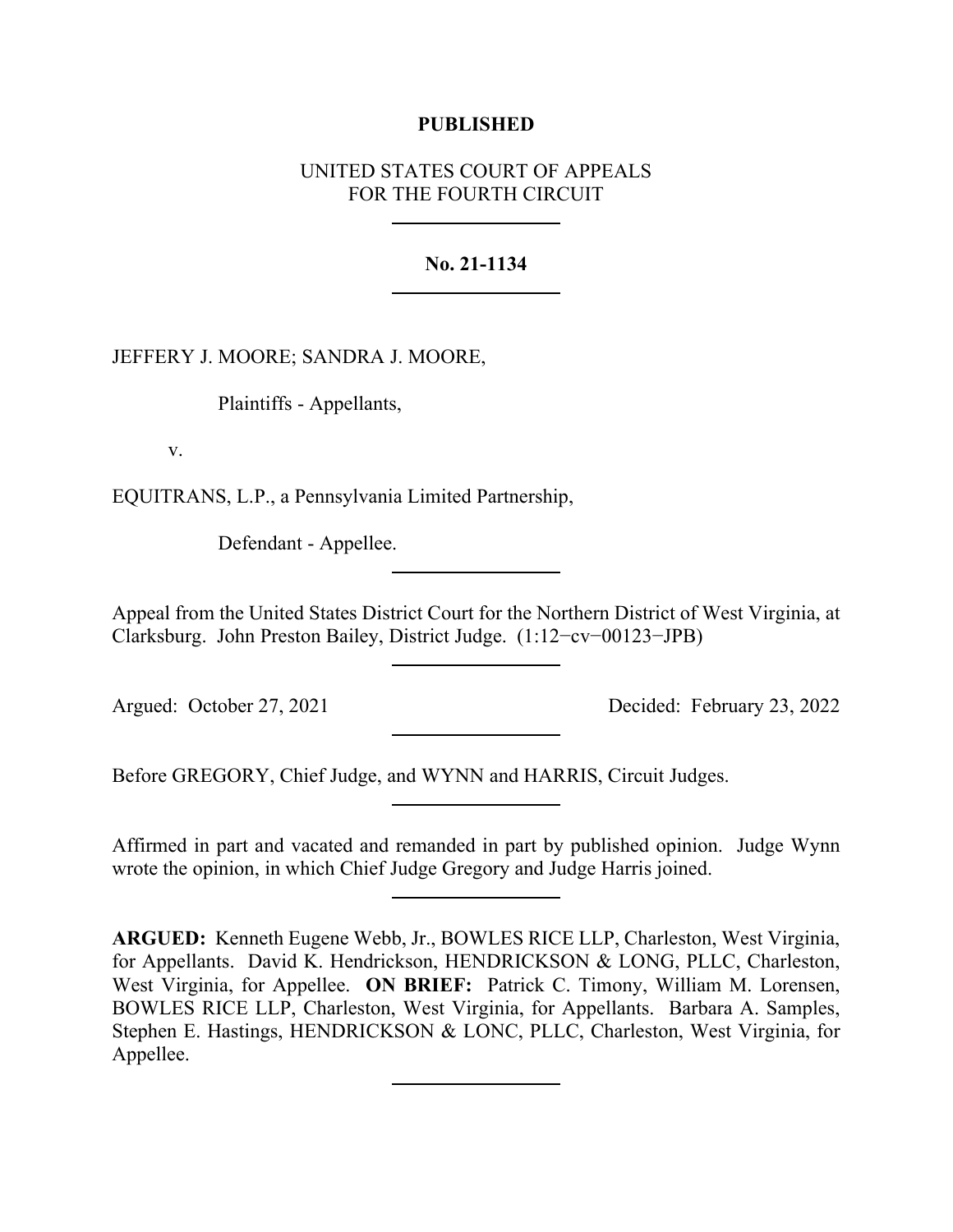WYNN, Circuit Judge:

In 2012, Plaintiffs-Appellants Jeffery and Sandra Moore brought an action claiming that Defendant-Appellee Equitrans, L.P., breached the parties' right-of-way agreement and trespassed on the Moores' land by laying two segments of pipeline outside of the metes and bounds specified in their agreement. Three years later, a jury found that Equitrans either trespassed on the Moores' West Virginia property or violated the parties' right-ofway agreement. But the jury made no findings as to the proper remedy. While the Moores initially sought equitable relief in the form of an ejectment, a subsequent condemnation judgment in favor of Equitrans ultimately precluded such relief.

Several appeals and a remand later, the district court allowed the Moores to pursue damages for their breach-of-contract and trespass claims but denied leave to add a claim for intentional trespass. Later, while considering various evidentiary motions, the district court switched gears and barred any claim for breach-of-contract damages. After excluding large swaths of the Moores' evidence of trespass damages, the court sua sponte entered judgment in favor of Equitrans.

In this appeal, we conclude that the district court did not abuse its discretion in denying leave to amend the complaint or in making its motion in limine rulings. Consequently, we affirm the district court on those issues. We also affirm judgment in favor of Equitrans on the issue of contract damages. And we reject the Moores' contention that the proper measure of trespass damages includes a portion of Equitrans's profits.

However, because the Moores lacked sufficient notice that they needed to come forward with all evidence of trespass damages, we vacate the portion of the district court's

2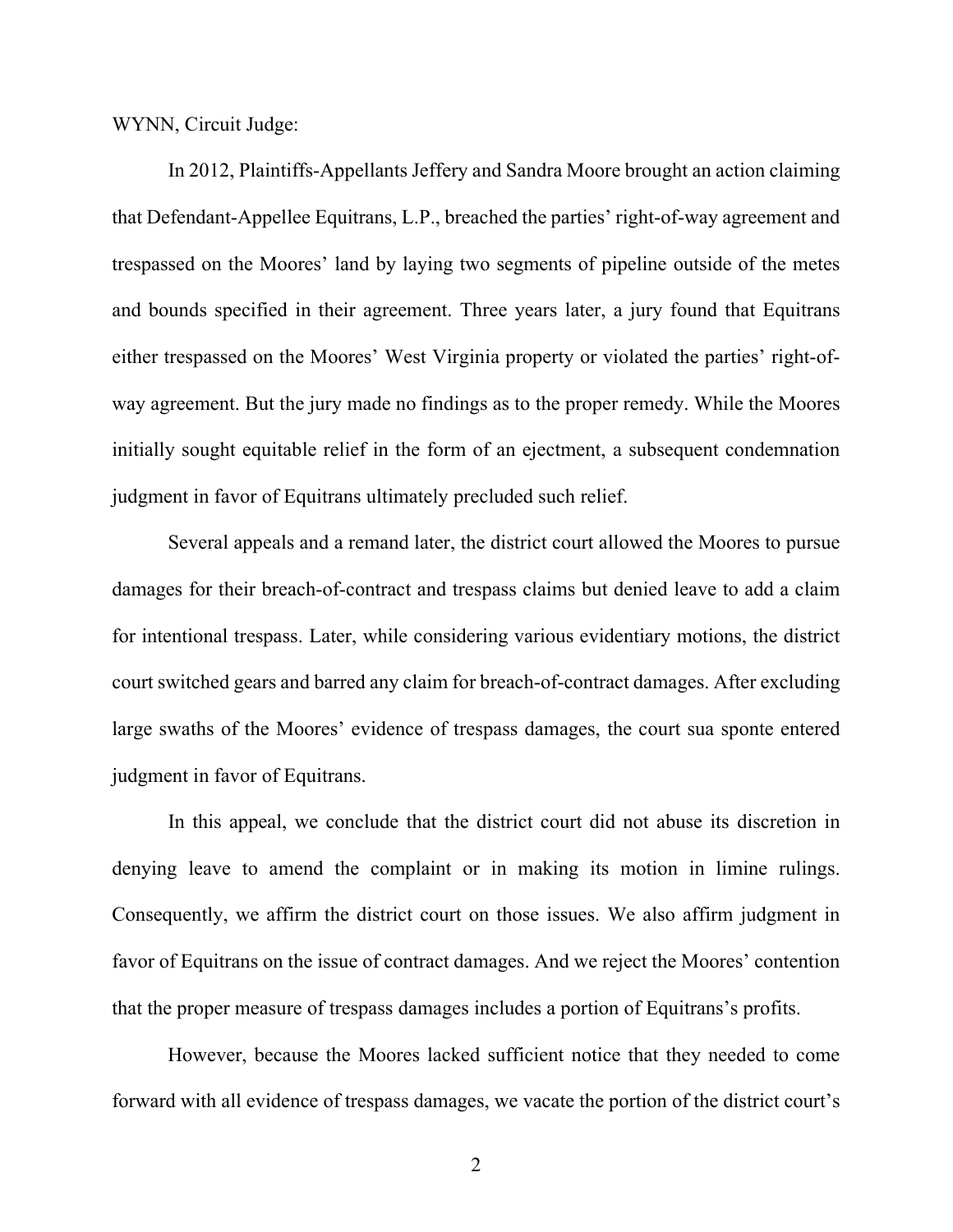order entering judgment on trespass damages for procedural error and remand for further proceedings on that issue alone.

I.

Because we surveyed the long and convoluted procedural history of this matter in our opinion in *Moore v. Equitrans, L.P.*, 818 F. App'x 212, 213–17 (4th Cir. 2020), we provide here only the facts relevant to this appeal.

In 1960, Equitrans's predecessor, the Equitable Gas Company, acquired a right-ofway from Jeffery Moore's parents for the construction of a 16-inch natural-gas pipeline crossing roughly 1,600 feet of their rural, hillside property in West Virginia. In 1990, Moore and his wife obtained the deed for the property, which they proceeded to use as a cow pasture. In the mid-1990s, Equitrans replaced some corroded pipeline, part of which was on the Moores' property. Rather than removing the old pipe and replacing it with new pipe in the same ditch, Equitrans laid new pipe beside the old to maintain operation of the pipe during construction.

In 2012, the Moores discovered that some of the newly laid pipeline diverged from the metes and bounds described in the right-of-way by roughly fifteen feet. The Moores filed suit in state court, claiming breach of the right-of-way agreement, ejectment, and trespass. They sought damages for the breach, an ejectment order to remove the pipeline, compensatory damages arising from any removal, and compensatory damages for trespass. Equitrans removed the case to federal court.

Leading up to and during a two-day trial in March 2015, the Moores repeatedly indicated that they were seeking the trespass remedy of ejectment instead of monetary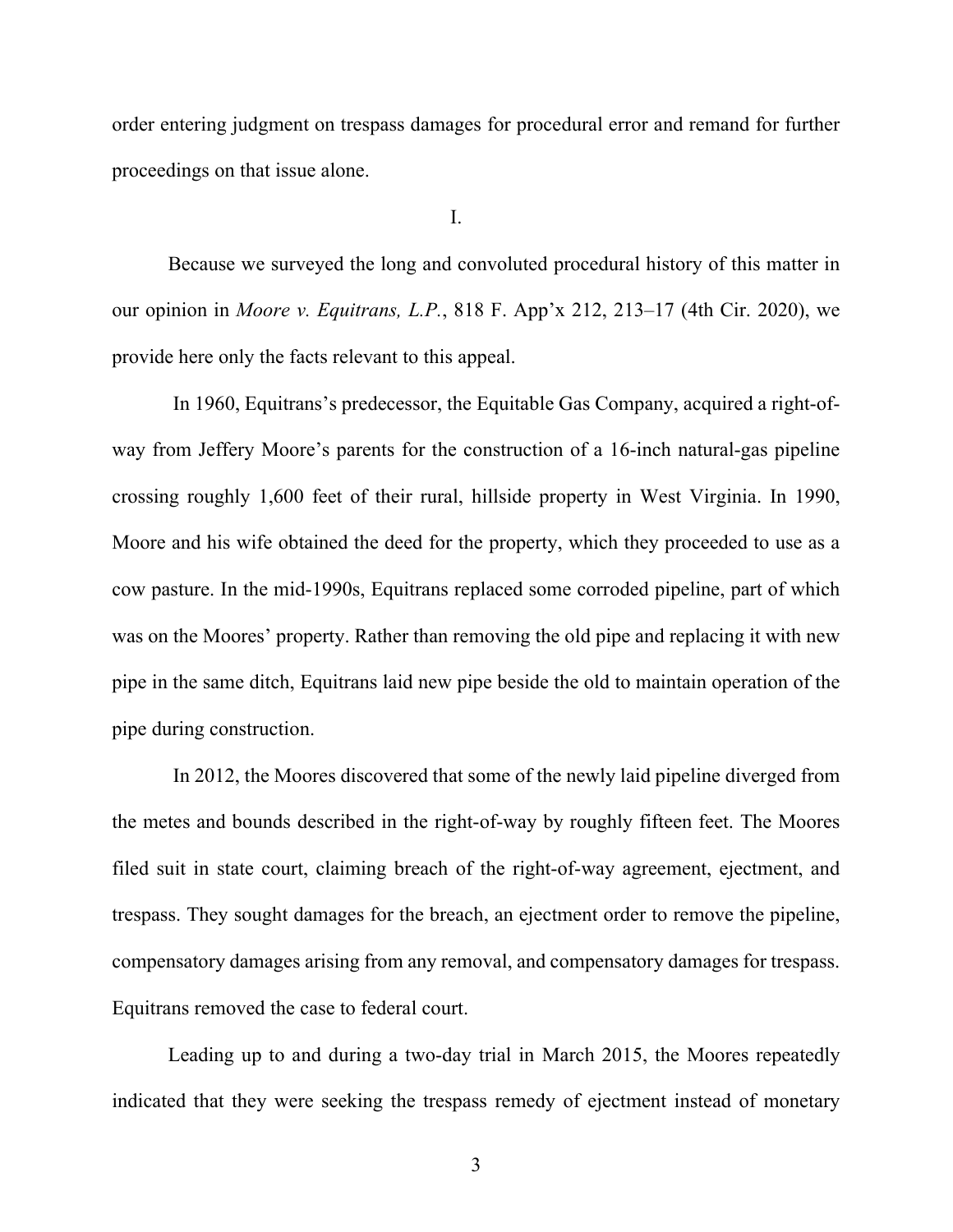damages. In response, Equitrans explained that should the jury find trespass, Equitrans would pursue a condemnation action. At trial, the Moores failed to present any evidence of trespass damages. Nor did they propose jury instructions related to trespass damages or to willful or bad-faith trespass. Ultimately, the district court instructed the jury only on simple trespass, telling the jury that "[i]n West Virginia, trespass is defined as the entry on another person's property without lawful authority, and doing some damage, however inconsiderable, to that property." J.A.  $652<sup>1</sup>$  $652<sup>1</sup>$  $652<sup>1</sup>$ 

The jury found that one section of the original pipeline and one segment of newly laid pipeline "violated the terms of the 1960 right-of-way agreement or constituted a trespass." J.A. 678. However, the jury made no findings regarding whether the Moores were entitled to ejectment or monetary relief. Accordingly, in a May 2015 order, the district court explained that the remedy was "yet to be determined." J.A. 702.

In a separate memorandum opinion and order, the district court granted Equitrans's motion to stay the judgment pending resolution of a condemnation action. *Moore v. Equitrans, L.P.*, No. 1:12CV123, 2015 WL 2129259, at \*4–5 (N.D.W. Va. May 6, 2015). Shortly thereafter, Equitrans filed a condemnation complaint regarding 0.56 acres of the Moores' property. *See Equitrans, L.P. v. 0.56 Acres More or Less of Permanent Easement Located in Marion Cnty.*, 145 F. Supp. 3d 622, 625–26 (N.D.W. Va. 2015). After a condemnation trial in 2017, the jury awarded \$5,000—which came out to \$5,556.16 with

<span id="page-3-0"></span><sup>&</sup>lt;sup>1</sup> Citations to "J.A." refer to the Joint Appendix filed by the parties in this appeal.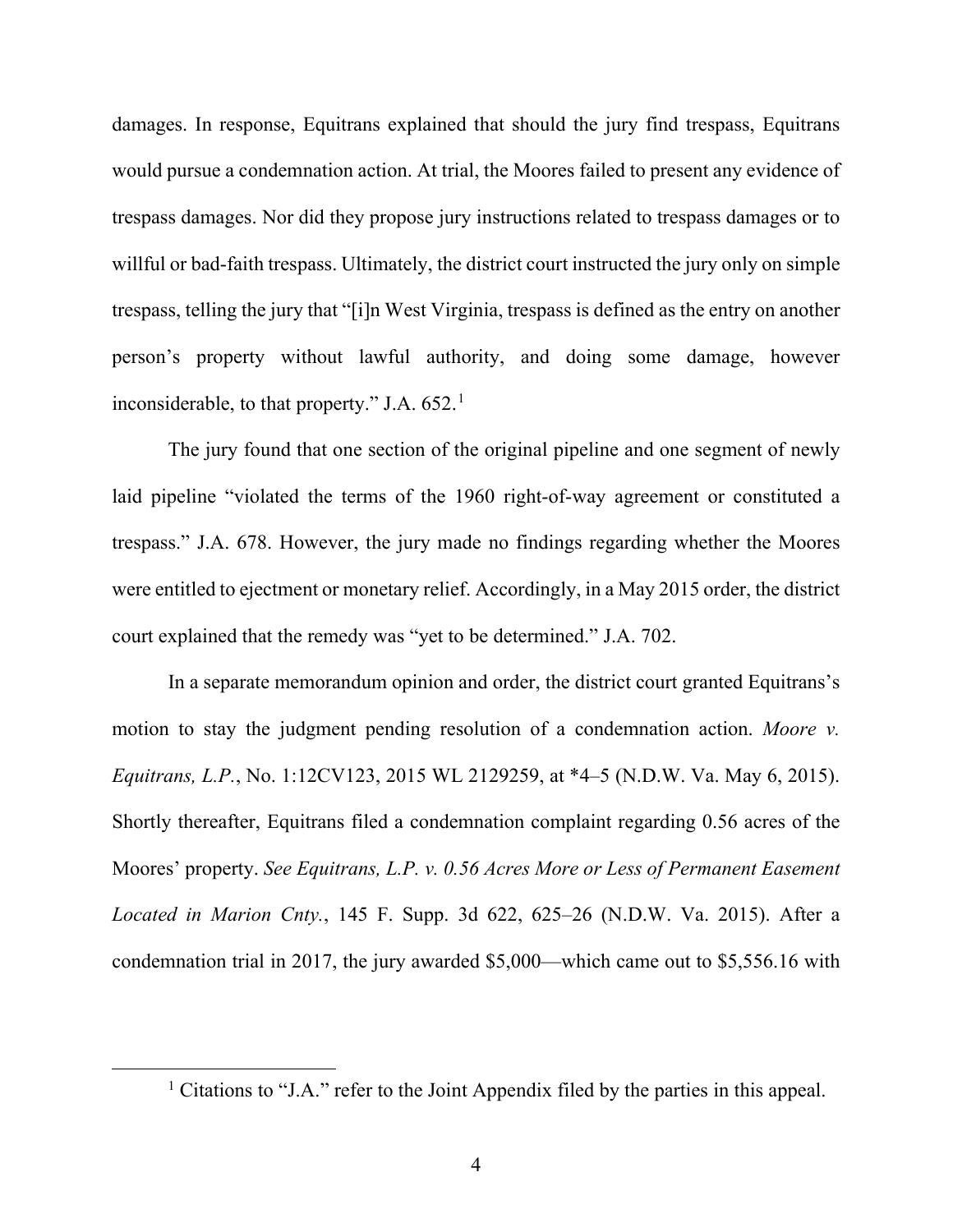prejudgment interest—to the Moores as the fair market value of the condemned land. The Moores appealed.

Shortly after the condemnation trial, the Moores moved to amend the district court's May 2015 judgment regarding the proper remedy in this case. The district court denied the motion, choosing to maintain the stay until "the appeal in the condemnation action [was] resolved." *Moore v. Equitrans, L.P.*, No. 1:12CV123, 2017 WL 1455022, at \*2 (N.D.W. Va. Apr. 21, 2017). We affirmed the condemnation judgment in March 2018. *Equitrans, L.P. v. Moore*, 725 F. App'x 221, 222 (4th Cir. 2018) (per curiam). Then, in December 2018, the district court lifted the stay and dismissed this case, reasoning that any attempt to amend the complaint would be "futile as plaintiffs have no available remedy for damages and no other rights remaining." J.A. 776. The Moores again appealed.

In 2020, this Court vacated and remanded the dismissal on the basis that the district court's precise reasoning was unclear. *Moore*, 818 F. App'x at 219. We expressed no opinion as to "the merits of any proposed amendment, or whether the court should permit it at this stage." *Id.*

Upon remand, the case was reassigned to a different district judge. The Moores sought leave to amend their complaint (1) to add claims of intentional trespass, inverse condemnation, and bad faith or oppressive conduct and (2) to seek monetary damages for breach of contract and trespass, as well as attorney's fees for condemnation. The district court found that the Moores pleaded damages for breach of contract and simple trespass in their initial complaint and should be allowed to proceed on those claims but denied leave to amend for all other claims, including intentional trespass.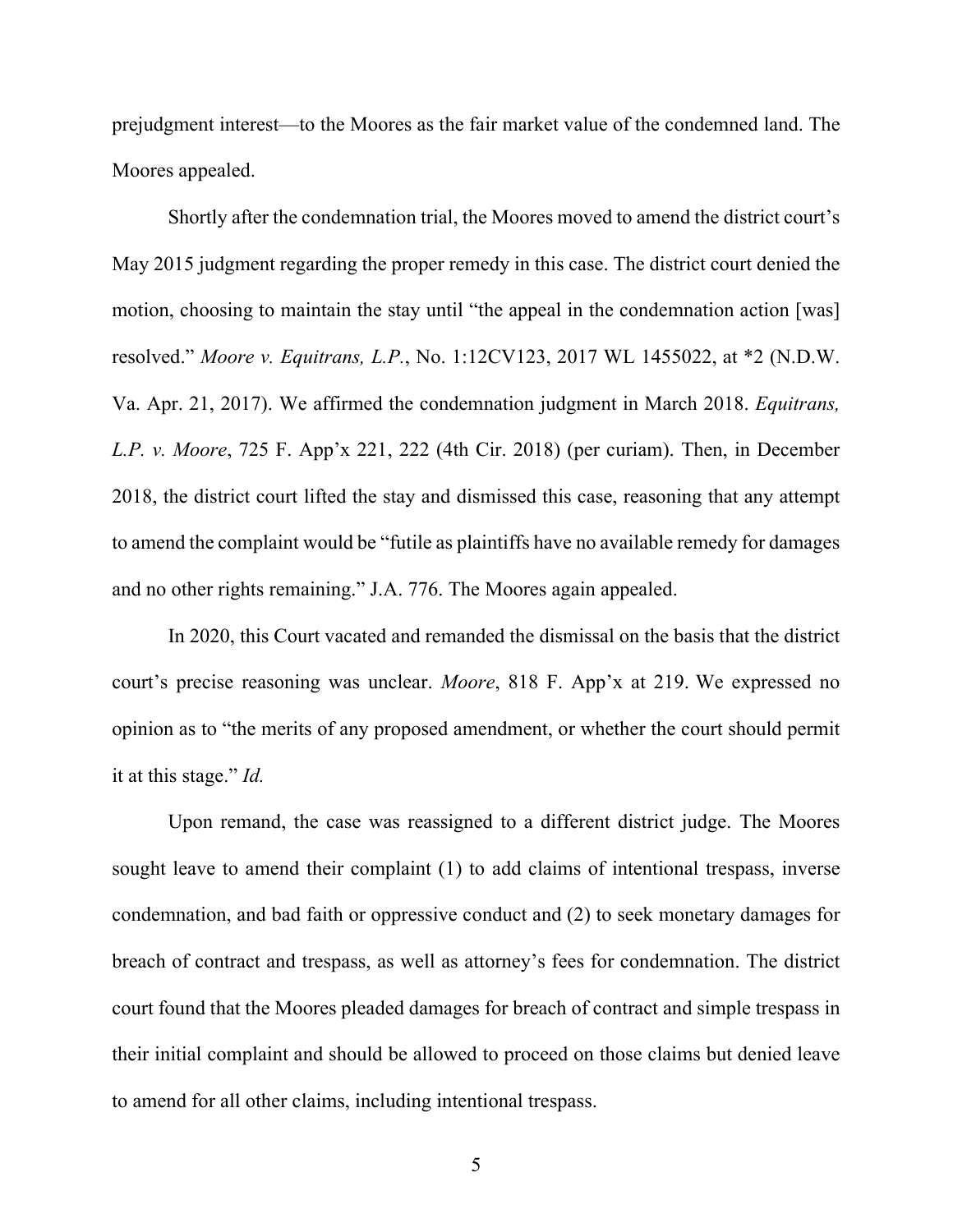In anticipation of a damages trial, the parties filed several *Daubert* motions and motions in limine. But in January 2021, the district court entered judgment sua sponte. *Moore v. Equitrans, L.P.*, No. 1:12-CV-123, 2021 WL 1654012, at \*2, 5–6 (N.D.W. Va. Jan. 4, 2021). Considering the pending evidentiary motions as well as a motion for reconsideration, the district court found that the Moores had waived all breach-of-contract damages and could not present any evidence of such at trial. *Id.* at \*1–2. The district court then granted several of Equitrans's various motions in limine, including one to exclude all testimony of the Moores' expert witness, David Howell. *Id.* at \*4–6[; J.A. 2317–21]. Concluding that the Moores had no remaining evidence of trespass or contract damages, the district court entered summary judgment for Equitrans. *Id.* at \*5–6. The Moores appeal to this Court once more.

# II.

On appeal, the Moores contend that the district court: (1) abused its discretion in refusing to allow them to amend the complaint to add a claim of intentional trespass; (2) applied the wrong measure of trespass damages and ignored relevant state precedent; (3) abused its discretion in excluding certain evidence; and (4) lacked the authority to enter judgment sua sponte and erred in concluding that the Moores waived any claims for breachof-contract damages and had no proper evidence supporting trespass damages. We agree only on the matter of the sua sponte judgment as to trespass damages and vacate and remand solely on that basis. Otherwise, we affirm.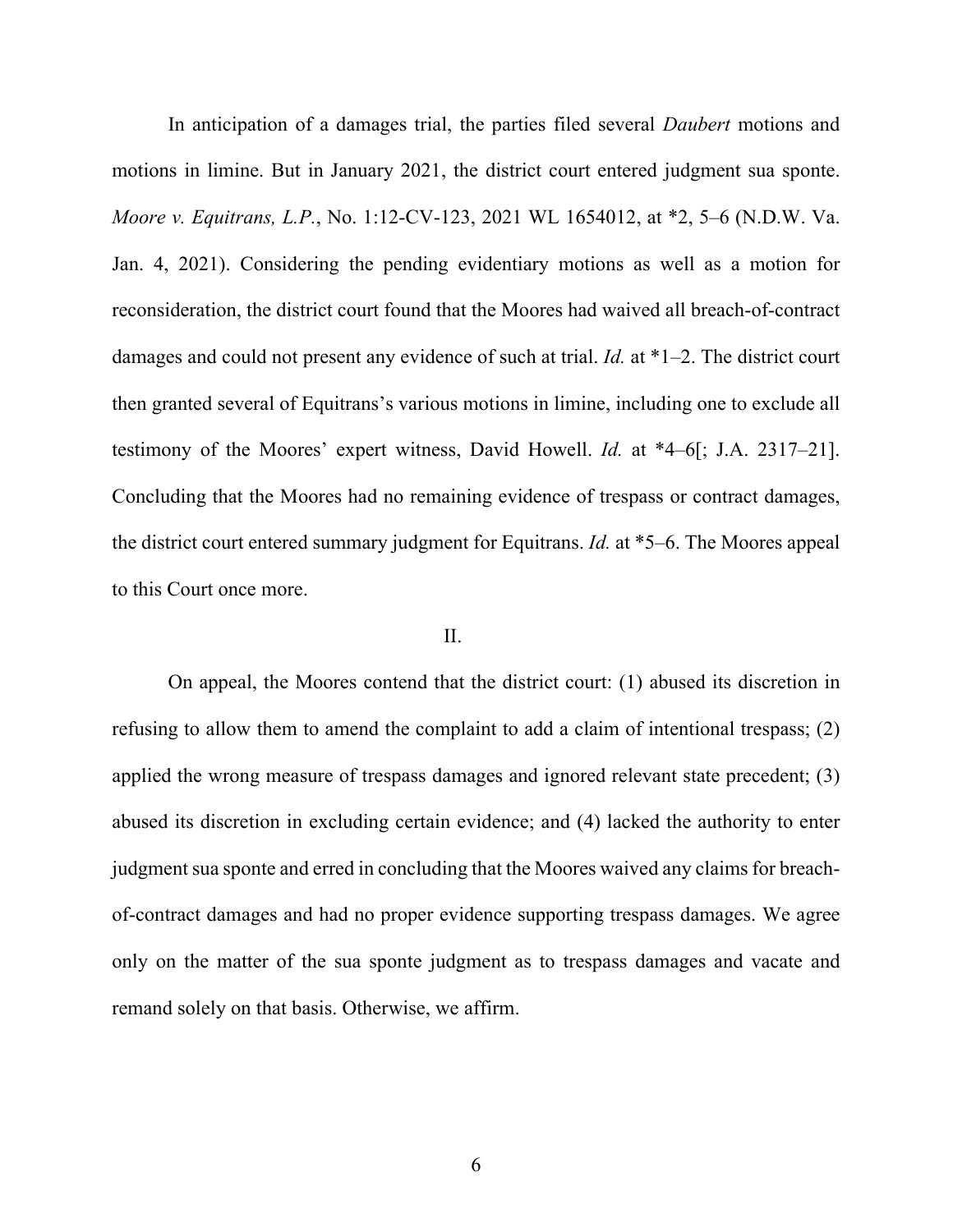A.

We turn first to the district court's denial of leave to amend the complaint to add an intentional-trespass claim. We review a district court's order denying leave to amend a complaint for abuse of discretion. *Laber v. Harvey*, 438 F.3d 404, 428 (4th Cir. 2006). Generally, leave should be denied "only when the amendment would be prejudicial to the opposing party, there has been bad faith on the part of the moving party, or the amendment would [be] futile." *Id.* at 426 (quoting *Johnson v. Oroweat Foods Co.*, 785 F.2d 503, 509 (4th Cir. 1986)). However, the discretion of the district court to deny leave to amend "increases at later stages of litigation." *Moore*, 818 F. App'x at 217. This is because the "further [a] case progressed before judgment was entered, the more likely it is that the amendment will prejudice the defendant or that a court will find bad faith on the plaintiff's part." *Laber*, 438 F.3d at 427.

The district court construed the motion to amend as seeking to add an intentionaltrespass claim. In denying leave to amend, the district court noted that "such a claim should have been included in the first trial, but was not" and that "there [was] no evidence that the trespass was intentional." J.A. 871. Although the district court did not categorize its denial as one stemming from bad faith, prejudice, or futility, a district court's "failure to articulate its reasons for denying leave to amend does not amount to an abuse of discretion so long as its reasons are apparent." *Matrix Cap. Mgmt. Fund, LP v. BearingPoint, Inc.*, 576 F.3d 172, 194 (4th Cir. 2009) (alterations and internal quotation marks omitted) (quoting *In re PEC Sols., Inc. Sec. Litig.*, 418 F.3d 379, 391 (4th Cir. 2005)). Here, the district court's reasoning clearly indicates that it relied on prejudice.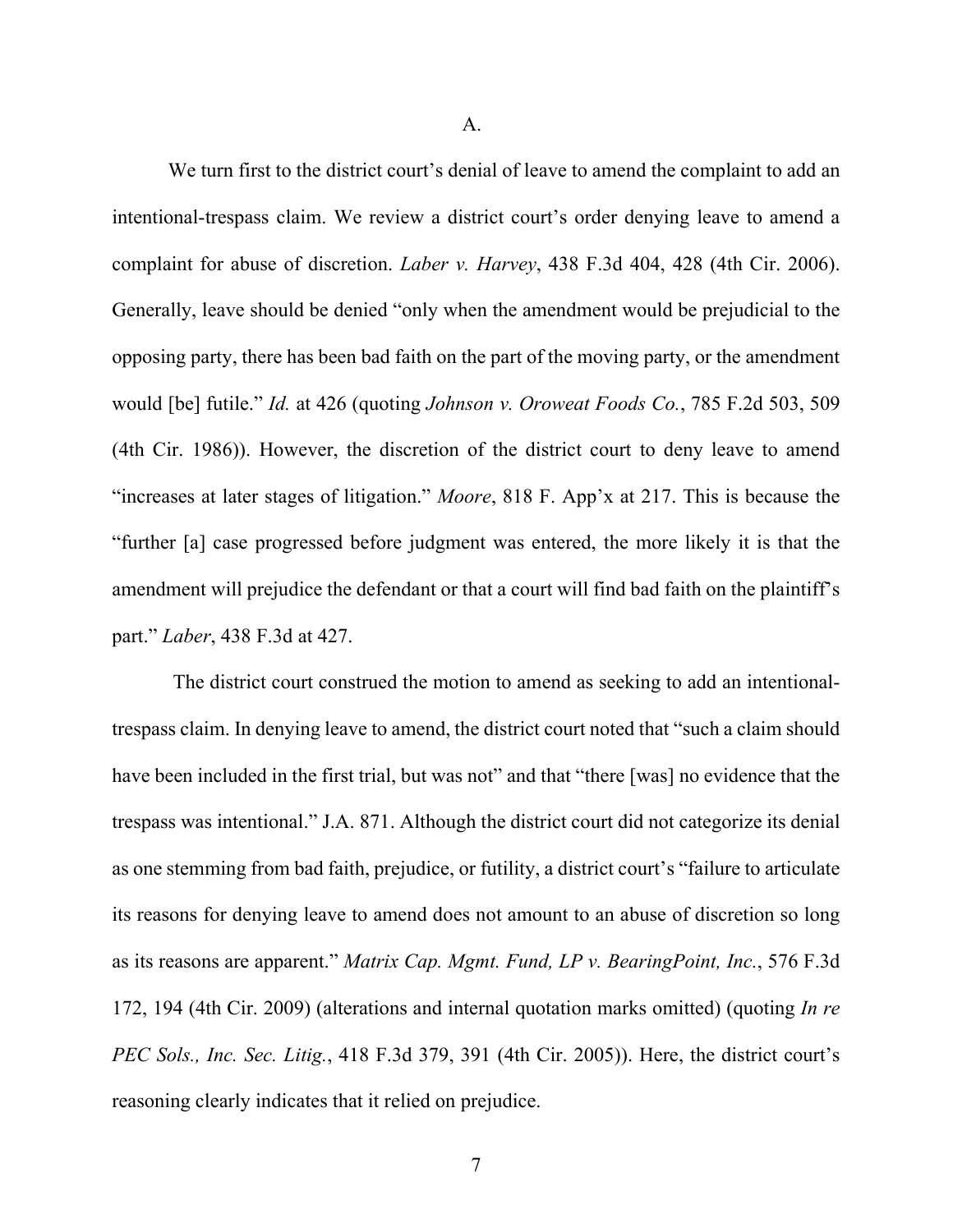The Moores argue that the district court misconstrued their argument and assert that they initially "pled and proved" intentional trespass at trial, such that no amendment was necessary. Opening Br. at 12 n.14; *see id.* at 11–12, 43–47. Based on the record before us, we find no abuse of discretion.

To be sure, it is not apparent that the Moores initially pled intentional trespass as that term is defined under West Virginia law. But, even if they did, there is nothing in the record indicating they proved that claim at trial. Under West Virginia law, the difference between innocent and intentional or bad-faith trespass "turns on intent." *Reynolds v. Pardee & Curtin Lumber Co.*, 310 S.E.2d 870, 876 (W. Va. 1983). One who trespasses "intentionally or recklessly with intent to 'take an unconscientious advantage of his victim' commits a willful or bad faith trespass and is liable for damages in a greater amount than an innocent trespasser." *Id.* (quoting *Pan Coal Co. v. Garland Pocahontas Coal Co.*, 125 S.E. 226, 231 (W. Va. 1924)). The issue of whether a defendant is a "willful or innocent trespasser" is "intermingled with [the] liability determination" and "ordinarily" a question for the jury. *Bryan v. Big Two Mile Gas Co.*, 577 S.E.2d 258, 269 (W. Va. 2001).

Nothing in the record indicates that the jury considered the question of intent, let alone decided it in favor of the Moores. At trial, the Moores never clearly alleged that Equitrans mislaid the pipeline, either initially or during replacement, with the intent to "take an unconscientious advantage of" the Moores. *Reynolds*, 310 S.E.2d at 876.

Importantly, not only did the Moores fail to propose a jury instruction for willful or bad-faith trespass, they also voluntarily proffered an instruction for *simple trespass*. The court adopted that instruction nearly verbatim. As we have previously held, plaintiffs may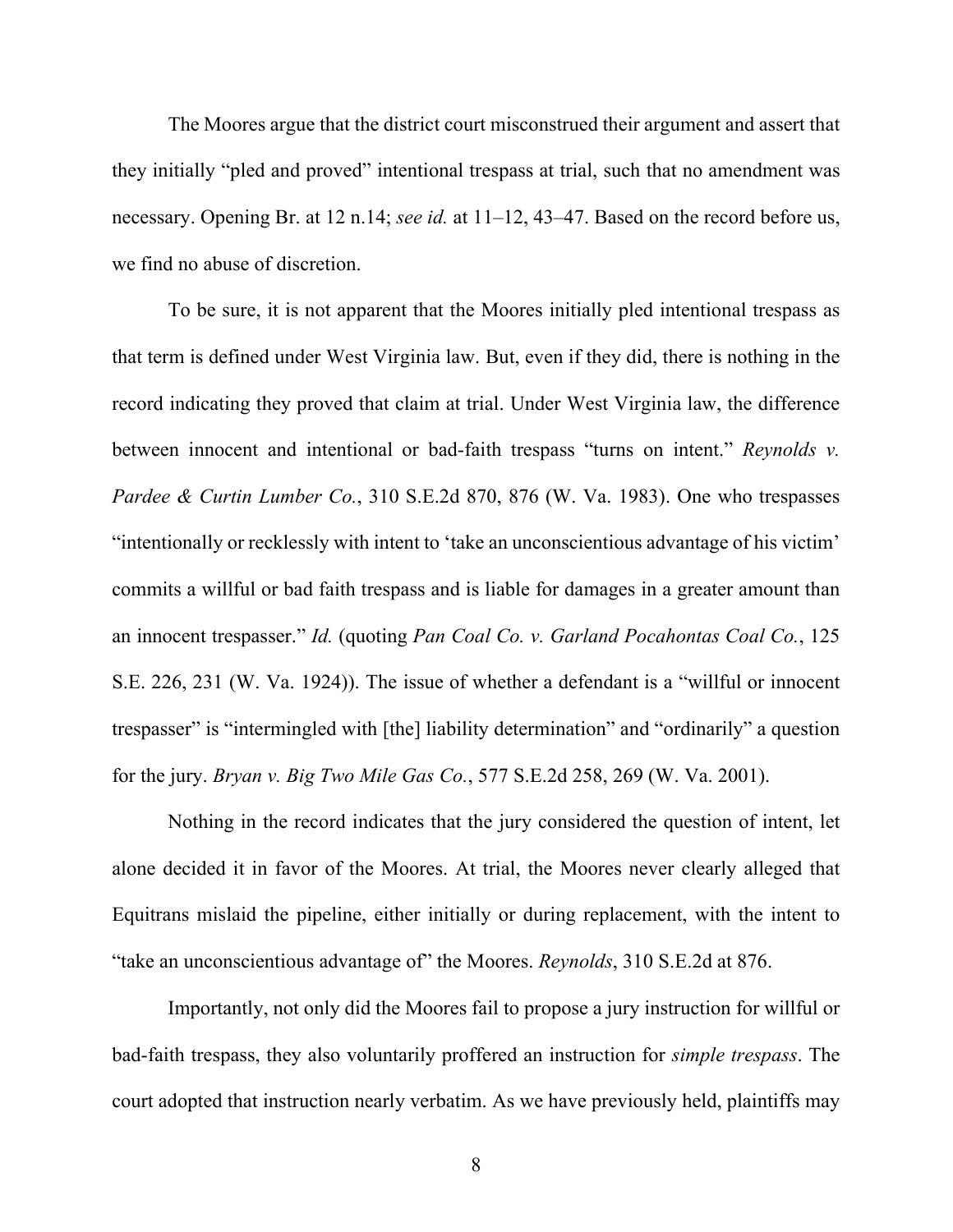not propose a jury instruction and then complain when the court adopts that instruction. *Legacy Data Access, Inc. v. Cadrillion, LLC*, 889 F.3d 158, 170–71 (4th Cir. 2018). Thus, even assuming arguendo that the Moores raised an intentional-trespass claim in their complaint, they effectively withdrew that claim when they proposed an instruction related only to *simple* trespass, which the court then adopted.<sup>[2](#page-8-0)</sup>

To the extent the Moores argue that they should have been permitted to *amend* their complaint to add a willful-trespass claim, we conclude that the district court did not abuse its discretion in denying the Moores leave to add such a claim at this very late stage of the litigation. Allowing the Moores to pursue such a claim and to reopen the liability stage of trial *years* after a jury verdict was rendered—which would require additional discovery and argument regarding the factual question of intent—would prejudice Equitrans by requiring it to litigate merits issues that could have been resolved in the first instance. *Cf. Laber*, 438 F.3d at 427 ("A common example of a prejudicial amendment is one that 'raises a new legal theory that would require the gathering and analysis of facts not already considered by the [defendant, and] is offered shortly before or during trial.'" (quoting *Johnson*, 785

<span id="page-8-0"></span><sup>&</sup>lt;sup>2</sup> The Moores argue that they did not need to propose instructions on intent because the trial "involved only liability related to the Moores' election of ejectment, [so] the intent issue was immaterial to [their] elected relief." Reply Br. at 17. But the Moores also insist that they never waived a claim for money damages. We need not determine whether the Moores did not propose a jury instruction related to intent because they were not pursuing a claim for intentional trespass; because they were not pursuing a claim for money damages; because they wanted to leave their options open by pursuing an easier-to-prove form of trespass; or for some other strategic reason. Whatever their reasoning, choices in litigation have consequences. If the Moores wanted to preserve a claim related to intentional trespass, they should have proposed an instruction pertinent to that claim when the matter was before the jury.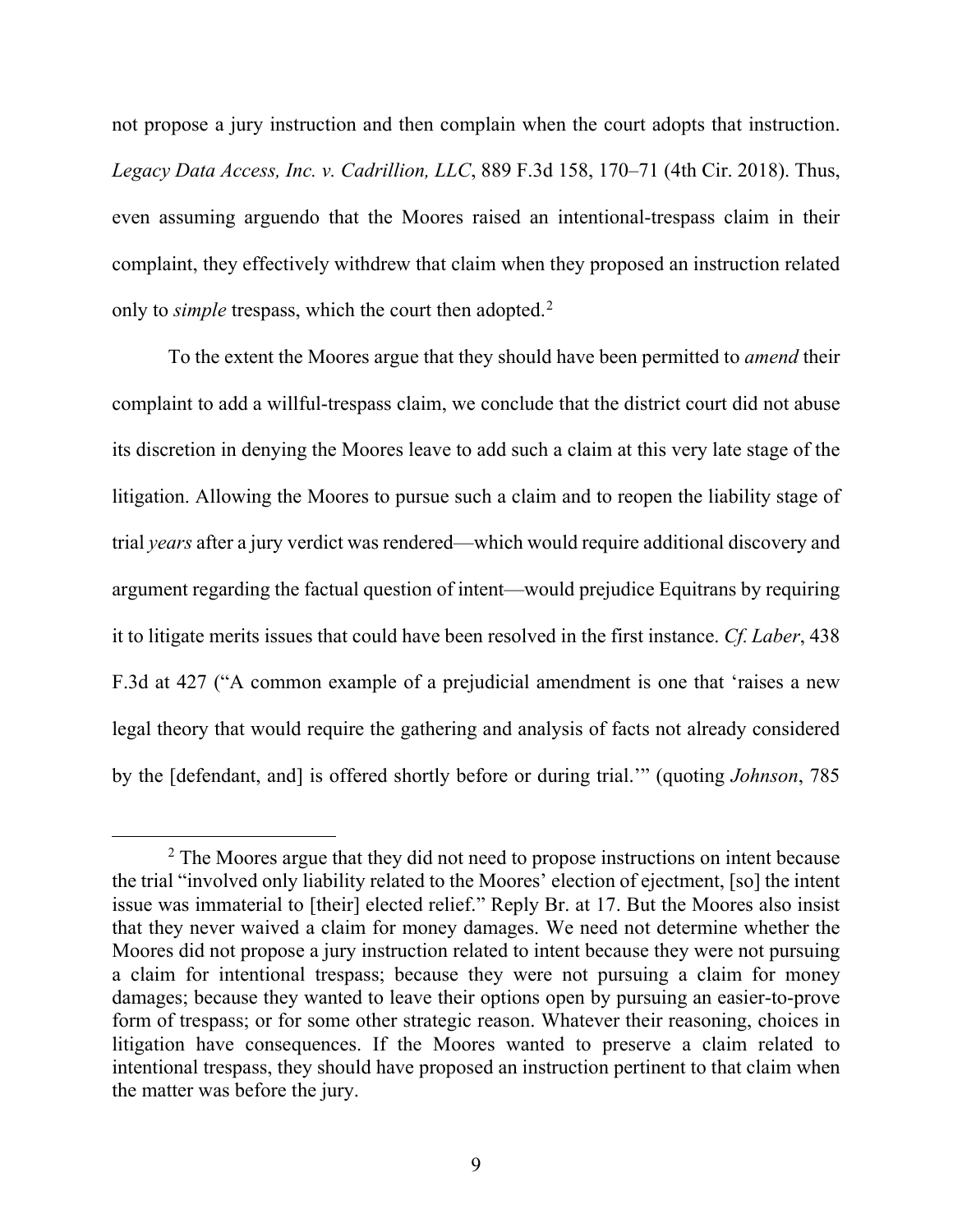F.2d at 510)). Thus, the district court did not abuse its discretion when it declined to permit the Moores to amend their complaint.<sup>[3](#page-9-0)</sup>

#### B.

Next, the Moores contend that because under West Virginia law they are entitled to damages reflecting the value of the trespass *to Equitrans*, the district court erred in tying their relief to "the condition, use, and value of the property based upon the condition it was in and purpose for which it was used before the trespass occurred." *Moore*, 2021 WL 1654012, at \*3. We disagree.

When sitting in diversity, a federal court must "apply the law of the forum state as it is interpreted by the state's highest court." *Adamson v. Columbia Gas Transmission, LLC*, 579 F. App'x 175, 177 (4th Cir. 2014) (per curiam); *see Priv. Mortg. Inv. Servs. v. Hotel & Club Assocs.*, 296 F.3d 308, 312 (4th Cir. 2002). If the state supreme court "has spoken neither directly nor indirectly on the particular issue before us, we are called upon to predict how that court would rule if presented with the issue." *Priv. Mortg. Inv. Servs.*, 296 F.3d at 312. In this process, we look to the "canons of construction, restatements of the law, treatises, recent pronouncements of general rules or policies by the state's highest court, well considered dicta, and the state's trial court decisions." *Adamson*, 579 F. App'x

<span id="page-9-0"></span><sup>&</sup>lt;sup>3</sup> Because we affirm on the grounds espoused in the district court's September 2020 denial of leave to amend, we find it unnecessary to discuss the district court's analysis of the bounds of the right-of-way in its reconsideration of intentional-trespass damages. *Moore*, 2021 WL 1654012, at \*3; *see Scott v. United States*, 328 F.3d 132, 137 (4th Cir. 2003) (explaining that this Court is "entitled to affirm on any ground appearing in the record").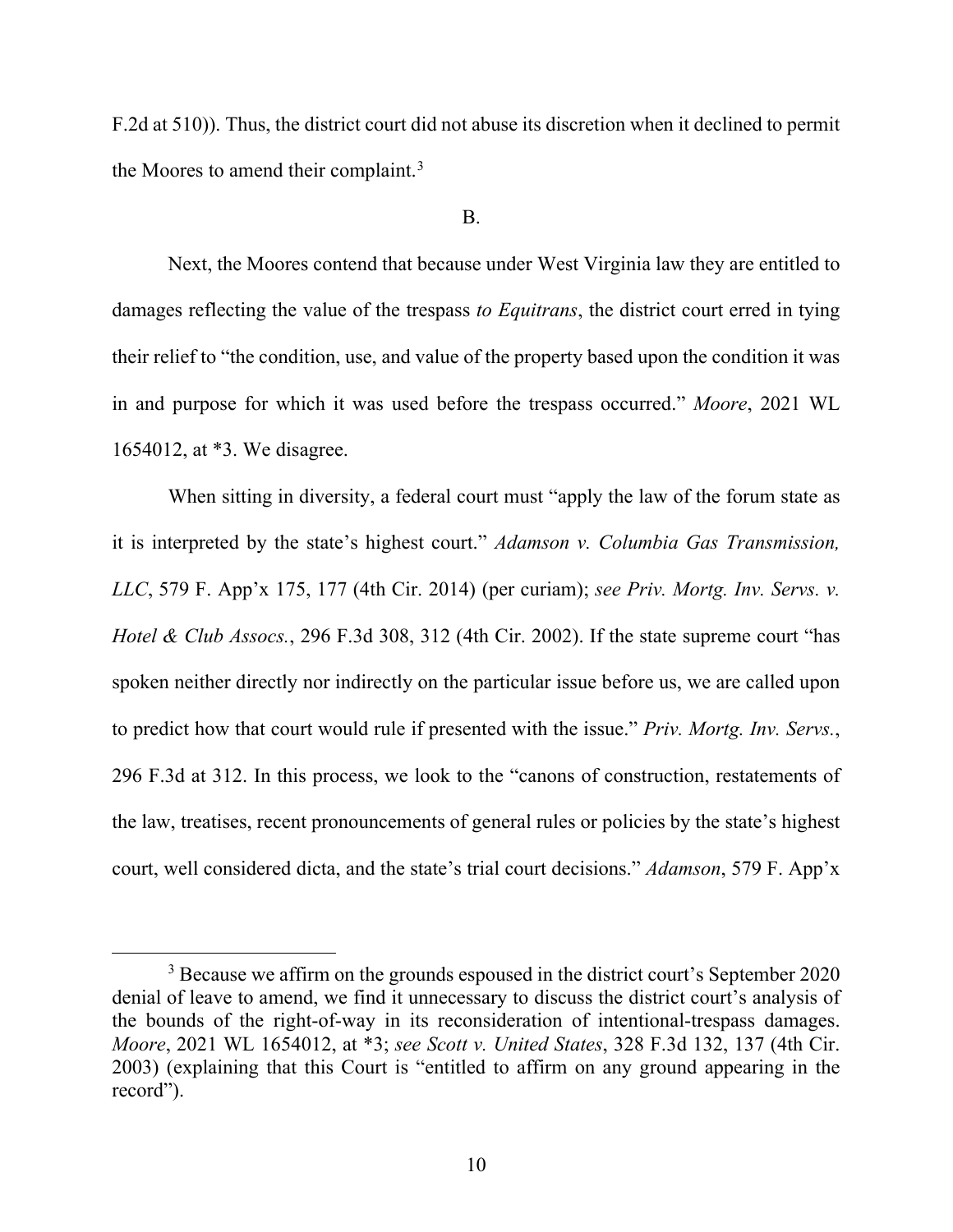at 177 (quoting *Wells v. Liddy*, 186 F.3d 505, 528 (4th Cir. 1999)). However, while sitting in diversity, we "should not create or expand [a] State's public policy." *Time Warner Ent.- Advance/Newhouse P'ship v. Carteret-Craven Elec. Membership Corp.*, 506 F.3d 304, 314 (4th Cir. 2007) (quoting *St. Paul Fire & Marine Ins. Co. v. Jacobson*, 48 F.3d 778, 783 (4th Cir. 1995)).

Under established West Virginia law, "when residential real property is damaged, the owner may recover the reasonable cost of repairing it" as well as damages for the diminution in value of the property, "to whatever extent such damages are not duplicative of one another." *Brooks v. City of Huntington*, 768 S.E.2d 97, 105–06 (W. Va. 2014). "The owner may also recover the related expenses stemming from the injury, annoyance, inconvenience, and aggravation, and loss of use during the repair period." *Id.* at 105. "If the damage cannot be repaired, then the owner may recover the fair market value of the property before it was damaged, plus the related expenses stemming from the injury . . . [including] loss of use during the time he has been deprived of his property." *Id.*

Damages to non-residential property are similar, except that the plaintiff may only recover the cost of repair *or* (if repair is impossible) the diminution in value and cannot seek damages for annoyance, inconvenience, or aggravation. *See* W. Va. Pattern Civil Jury Instructions §§ 804–05 (2017) (laying out recoverable damages for damage to nonresidential and residential properties, respectively); *Kincaid v. Morgan*, 425 S.E.2d 128, 134 (W. Va. 1992) (noting, in a case involving a permanent trespass on nonresidential property, that "actual damages should be calculated by taking the value of the property before the trespass and subtracting the value of the property after the trespass"). In both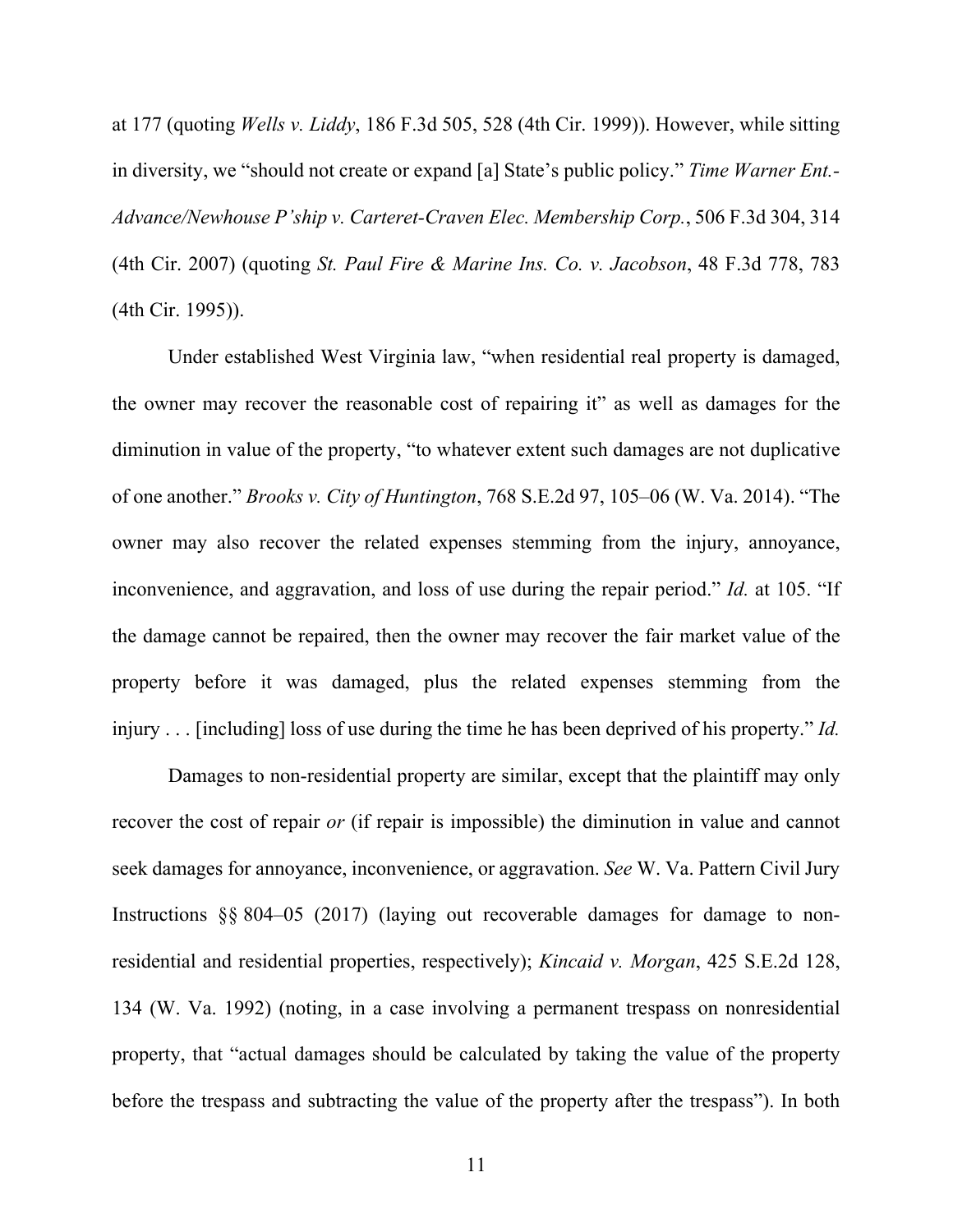residential and nonresidential cases, a plaintiff may seek damages for loss of use, which in the case of nonresidential property may include lost profits or lost rental value. W. Va. Pattern Civil Jury Instructions §§ 804–05; *see also Bethlehem Steel Corp. v. Shonk Land Co.*, 288 S.E.2d 139, 149 (W. Va. 1982); *Malamphy v. Potomac Edison Co.*, 83 S.E.2d 755, 761 (W. Va. 1954).

Thus, a plaintiff's recovery in a West Virginia trespass action is limited to the cost of repair, the diminution in value, or (for residential properties and to the extent not duplicative) both; damages for loss of use, such as reasonable rental damages; and (for residential properties) damages for annoyance, inconvenience, and aggravation. [4](#page-11-0) Absent from these principles is any notion that the plaintiff may profit from the *defendant's* use of the land. Rather, "[t]he aim of compensatory damages is to restore a plaintiff to the financial position he/she *would presently enjoy* but for the defendant's injurious conduct." *Brooks*, 768 S.E.2d at 105 (emphasis added) (quoting *Kessel v. Leavitt*, 511 S.E.2d 720, 812 (W. Va. 1998)).

However, the Moores assert that the damages available under West Virginia law are notso limited, and that they are entitled to the value of the trespass *to Equitrans*—including a portion of its profits. The Moores cite no state appellate cases to support that they may seek such a windfall. Instead, they rely heavily on a trial court's ruling on a motion in limine in *Crowder v. EQT Production Co.*, in which that court allowed evidence of the

<span id="page-11-0"></span><sup>&</sup>lt;sup>4</sup> As explained in more depth below, what factors may be considered in determining the reasonable rental value varies with the nature of the trespass and the type of property. *See Bethlehem Steel Corp.*, 288 S.E.2d at 149.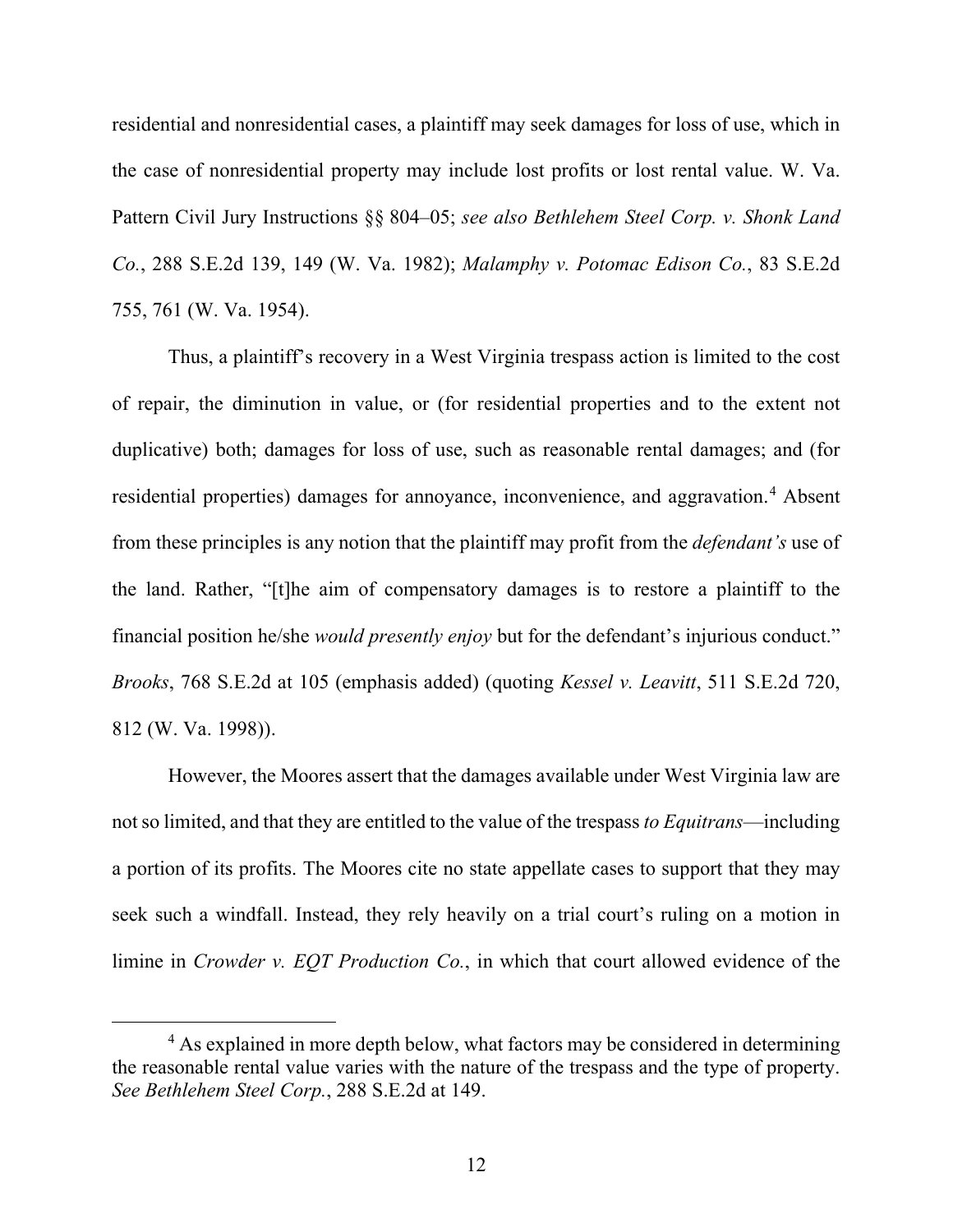willful trespasser's profits to be considered as part of the rental value of the land, given the specific circumstances of that case. No. 14-C-64, 2017 WL 5070017 (W. Va. Cir. Ct. July 6, 2017). To the extent that we can even consider a trial court's ruling on a motion in limine for any measure of guidance on West Virginia law, we discern no indication that *Crowder* purported to establish a broader measure of trespass damages in all cases.<sup>[5](#page-12-0)</sup>

That's because in *Crowder*, the trial court refused to exclude evidence of EQT's revenues stemming from its trespass and allowed an expert to "opine[] that . . . the reasonable rental value of land for the transportation of hydrocarbon minerals, both coal and gas, [was] directly tied to the value of EQT's production." *Id.* at \*1. However, the court largely relied on out-of-state cases to reach this conclusion. *See id.* at \*1–4 & nn.2, 4. Additionally, the court explained that the measure of damages depended on "the facts in each trespass," and stressed that *Crowder* arose out of the "relatively new" development of certain drilling techniques—for which there was little established law—and involved a

<span id="page-12-0"></span><sup>&</sup>lt;sup>5</sup> In fact, federal district courts applying West Virginia trespass law have on several occasions refused to award damages comparable to those the Moores seek here, including after *Crowder*. *See Hatfield v. Columbia Gas Transmission, LLC*, No. CV 3:19-00584, 2020 WL 3979669, at \*5 (S.D.W. Va. July 14, 2020) (rejecting a measure of damages based on the "the value bestowed upon [the d]efendant through the unlawful use of [the p]laintiffs' [p]roperty"); *Scott Hutchison Enters. v. Cranberry Pipeline Corp.*, No. CV 3:15-13415, 2016 WL 6585284, at \*2 (S.D.W. Va. Nov. 4, 2016) (rejecting an unjustenrichment claim for "the profit gained from the continued use of the [trespassing] pipeline" and finding that the "damages award, if any, should be limited to the rental value of the land or amount required to obtain a proper easement, not the Defendants' profits"); *Young v. Appalachian Power Co.*, No. CIV.A.2:07-479, 2008 WL 4571819, at \*9 (S.D.W. Va. Oct. 10, 2008) (explaining that, where nothing was taken from the land in the course of the trespass, "[t]o afford plaintiffs royalties for the value of the power transmitted through the defendant's [power] lines would be to grant them an undeserved windfall, as defendant's wrong did not deprive plaintiffs of that value in the first place").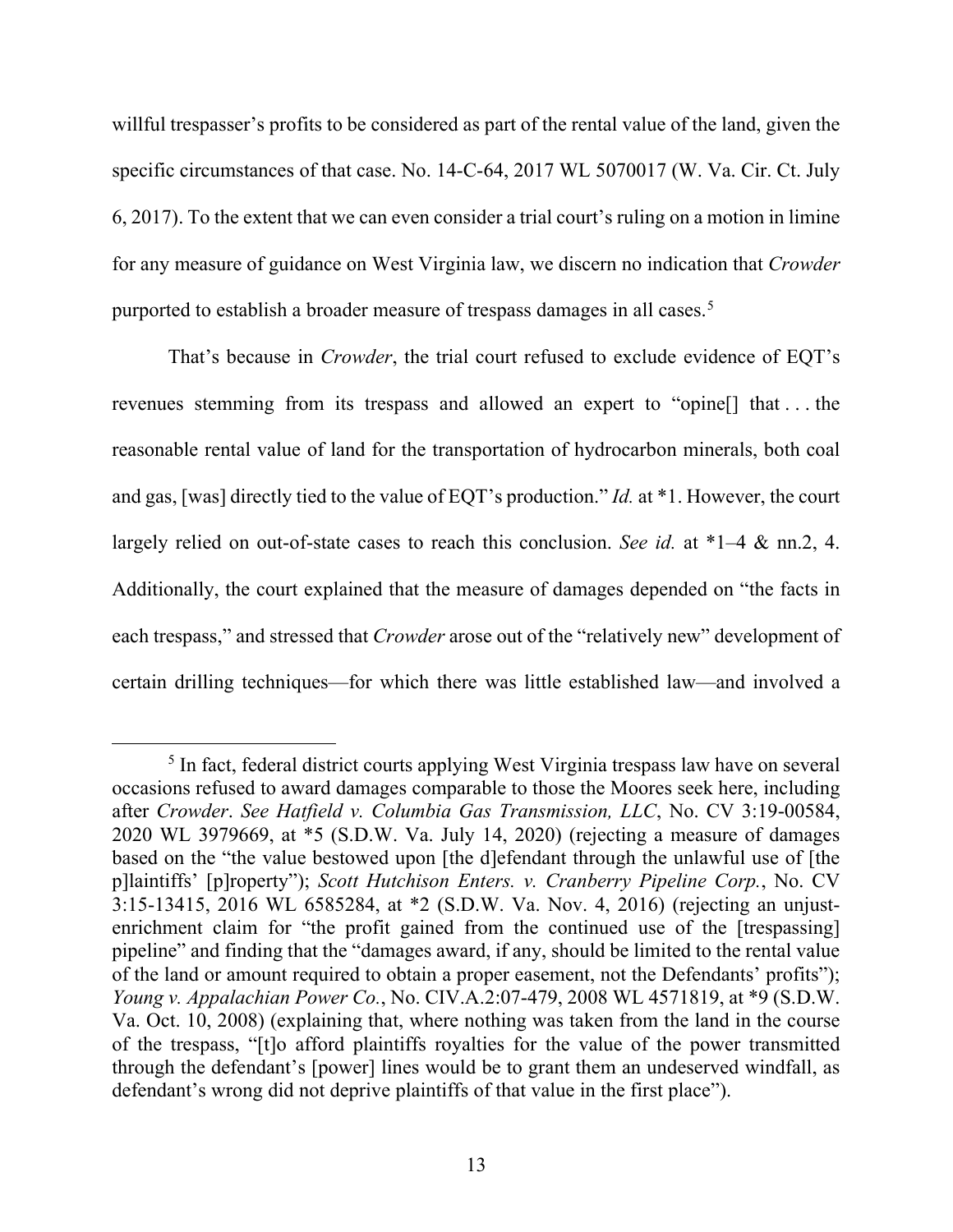clear, willful trespass on the part of EQT. *Id.* at \*2. It is not clear what method the *Crowder* jury used to reach the ultimate damages award.<sup>[6](#page-13-0)</sup> And, although the Supreme Court of Appeals of West Virginia ultimately affirmed the jury award, it did not delve into or rule on the proper calculation of damages. *See EQT Prod. Co. v. Crowder*, 828 S.E.2d 800, 803 (W. Va. 2019).

More importantly, the rights-of-way and leases involved in *Crowder* involved mineral leases of a type that usually included, and in fact in that case did include, royalties. *See id.* at 803–05. The Supreme Court of Appeals of West Virginia has previously noted that, "[f]or mineral leases[,] reasonable rental value is synonymous with reasonable royalties." *Bethlehem Steel Corp.*, 288 S.E.2d at 149. But here, there is no indication that Equitrans's right-of-way agreements include royalties or that pipelines with the right to condemn typically include royalties in their right-of-way agreements. Nor does the rightof-way agreement at issue here parallel a traditional mineral lease, as nothing is being extracted from the Moores' land.

Thus, sitting in diversity, we cannot use *Crowder* to predict whether the Supreme Court of Appeals of West Virginia would permit evidence of a trespasser's profits in any other case, let alone a case with vastly divergent facts and no jury finding of bad faith. It is

<span id="page-13-0"></span><sup>&</sup>lt;sup>6</sup> However, the jury instructions defined "fair market value" or "fair rental value" to mean "the price for which the land could be sold or rented in the market by a prudent seller or owner who is informed and knowledgeable and who wants to sell or rent and is under no compulsion of any kind to sell or rent, to a prudent buyer or renter who is informed and knowledgeable, and who wants to buy or rent and is under no compulsion of any kind to buy or rent." *Crowder v. EQT Prod. Co.*, No. 14-C-64, 2017 WL 5053805, at 5–6 (W. Va. Cir. Ct. Sept. 7, 2017).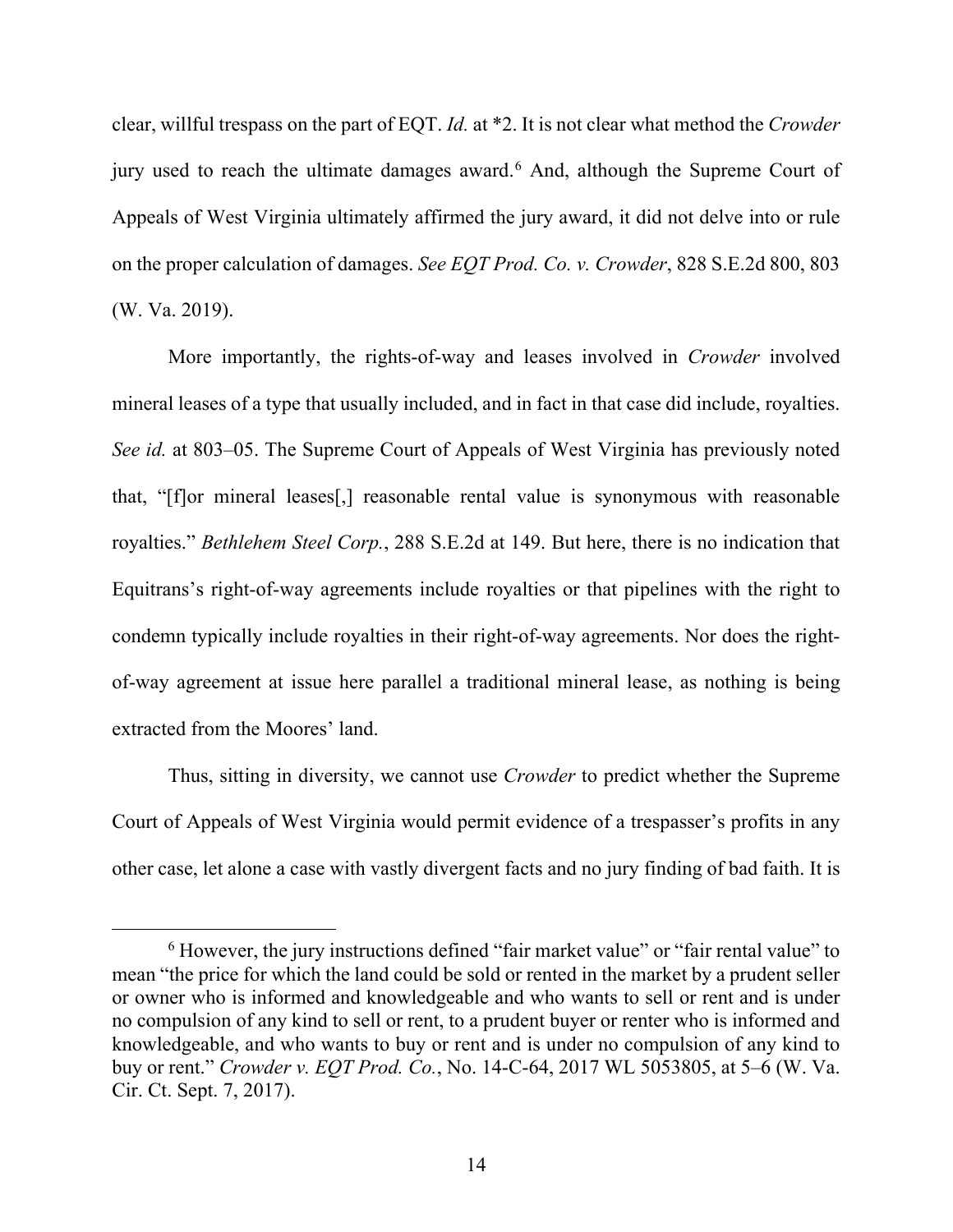not the role of this Court to dramatically expand West Virginia's public policy on what damages are warranted in a simple trespass case without clear direction from its appellate courts, especially where the state Supreme Court has previously warned against permitting plaintiffs to receive disproportional windfalls. *See Brooks*, 768 S.E.2d at 105 ("Recognizing that damages grossly in excess of a property's pre-damage market value smacks uncomfortably of economic waste, to accommodate our policy concerns of full compensation, any [cost-of-repair] award must be subject to reasonable limitations." (internal quotation marks omitted)). Consequently, we hold that the district court applied the appropriate measure of trespass damages under controlling West Virginia law.[7](#page-14-0)

## $C<sub>c</sub>$

Having determined the proper measure of damages, we next address the Moores' argument that the district court abused its discretion in excluding certain evidence. We review a district court's refusal to admit evidence for abuse of discretion. *United States v. Henry*, 673 F.3d 285, 291 (4th Cir. 2012). "A district court abuses its discretion when it acts in an arbitrary manner, . . . fails to consider judicially-recognized factors limiting its discretion, or . . . relies on erroneous factual or legal premises." *Id.*

<span id="page-14-0"></span> $<sup>7</sup>$  To the extent the Moores allege that the district court erred by constraining its</sup> interpretation to the *surface* of the right-of-way, we find no support for such a statement in the record. The district court's order states only that "the appropriate standard is the rental value of approximately one-half acre of hillside in rural Marion County, West Virginia." *Moore*, 2021 WL 1654012, at \*4. The order said nothing to indicate it limited its consideration of the value of the trespassed property solely to the surface of that hillside. *See id.*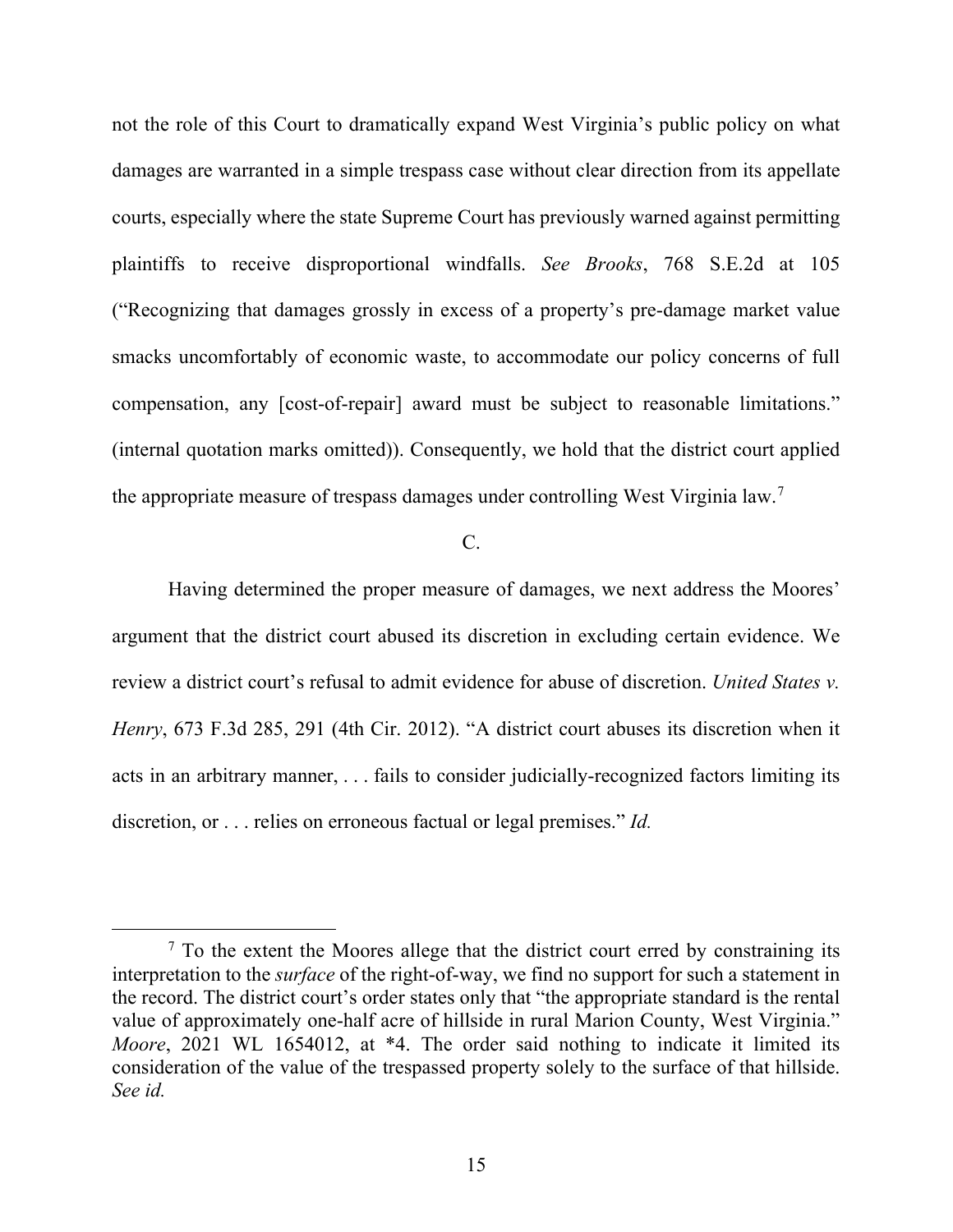The Moores challenge the district court's exclusion of (1) evidence of intentional trespass and corresponding damages, (2) evidence of numerous right-of-way agreements and contracts involving Equitrans and/or third parties, and (3) the expert testimony of Mr. Howell. None of these challenges have merit.

First, because the district court denied the Moores' motion to amend their complaint to pursue a claim of intentional trespass, any evidence thereof was appropriately excluded as irrelevant, unduly prejudicial, or likely to confuse the issue. Fed. R. Evid. 401, 403.

Second, the district court did not abuse its discretion in excluding evidence of certain third-party leases and rights-of-way. *Moore*, 2021 WL 1654012, at \*5. These thirdparty transactions—including, for example, permits and agreements for pipelines to cross channels in California and Texas and land owned by the Bureau of Indian Affairs in North Dakota, as well as fees charged to vehicles or vessels crossing highways, bridges, ferries, and the Panama Canal—are not comparable to the Moores' property. In similar contexts, West Virginia courts have found such evidence irrelevant for determining the value of the land. *See W. Va. Dep't of Transp., Div. of Highways v. W. Pocahontas Props.*, 777 S.E.2d 619, 637–38 (W. Va. 2015) (discussing condemnation proceedings, explaining that "[a]rm's length transactions in lands *in the vicinity of and comparable to* the land under appraisement, reasonably near the time of acquisition, are the best evidence of market value," and noting that sales of property in Australia and Indonesia were likely not "in the vicinity of or in any way comparable to the . . . property at issue" (emphasis added) (internal quotation marks omitted)); *W. Va. Dep't of Highways v. Brumfield*, 295 S.E.2d 917, 920 (W. Va. 1982) (stating that evidence of the price paid for a comparable property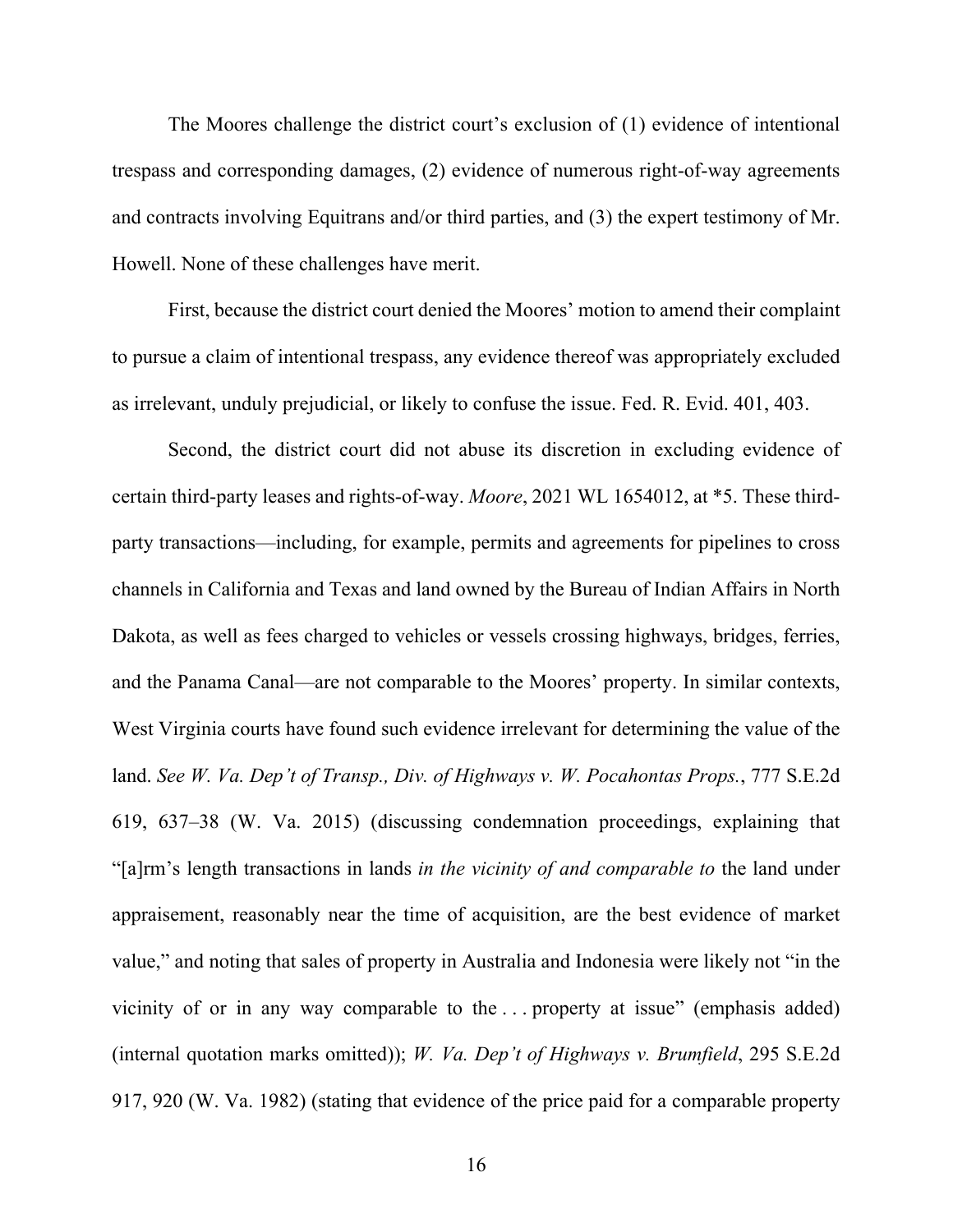is admissible if the sale is "bona fide," voluntary, "occurred relevantly in point of time," and covered "property which is comparable to the property" at issue). Under the Federal Rules of Evidence, such irrelevant evidence was properly excluded. Fed. R. Evid. 401, 403.

Lastly, the district court did not abuse its discretion when it excluded all testimony of the Moores' expert, Mr. Howell. An expert witness must be qualified by "knowledge, skill, experience, training, or education" and may offer an expert opinion if (a) the testimony will assist the jury; "(b) the testimony is based on sufficient facts or data; (c) the testimony is the product of reliable principles and methods; and (d) the expert has reliably applied the principles and methods to the facts of the case." Fed. R. Evid. 702; *see also United States v. Crisp*, 324 F.3d 261, 265 (4th Cir. 2003) (explaining this rule and citing *Daubert v. Merrell Dow Pharms., Inc.*, 509 U.S. 579, 589 (1993)).

As the district court noted, Mr. Howell's opinions were neither likely to assist the jury nor based on any reliable principles or methodology. *Moore*, 2021 WL 1654012, at \*5. To start, Mr. Howell's report recommends a measure of damages based upon the profits of Equitrans, which is contrary to controlling law for the reasons explained above. Thus, his opinions and testimony on trespass damages were irrelevant and unlikely to assist the jury. Fed. R. Evid. 401, 702.

Additionally, Mr. Howell's report is replete with unexplained assumptions, inaccurate calculations, and unsupported base estimates. For example, during his deposition testimony, Mr. Howell admitted he did not author significant portions of his report, did not perform the calculations contained therein, and was unable to answer basic questions regarding how he came to his conclusions. *E.g.*, *Dura Auto. Sys. of Ind. v. CTS*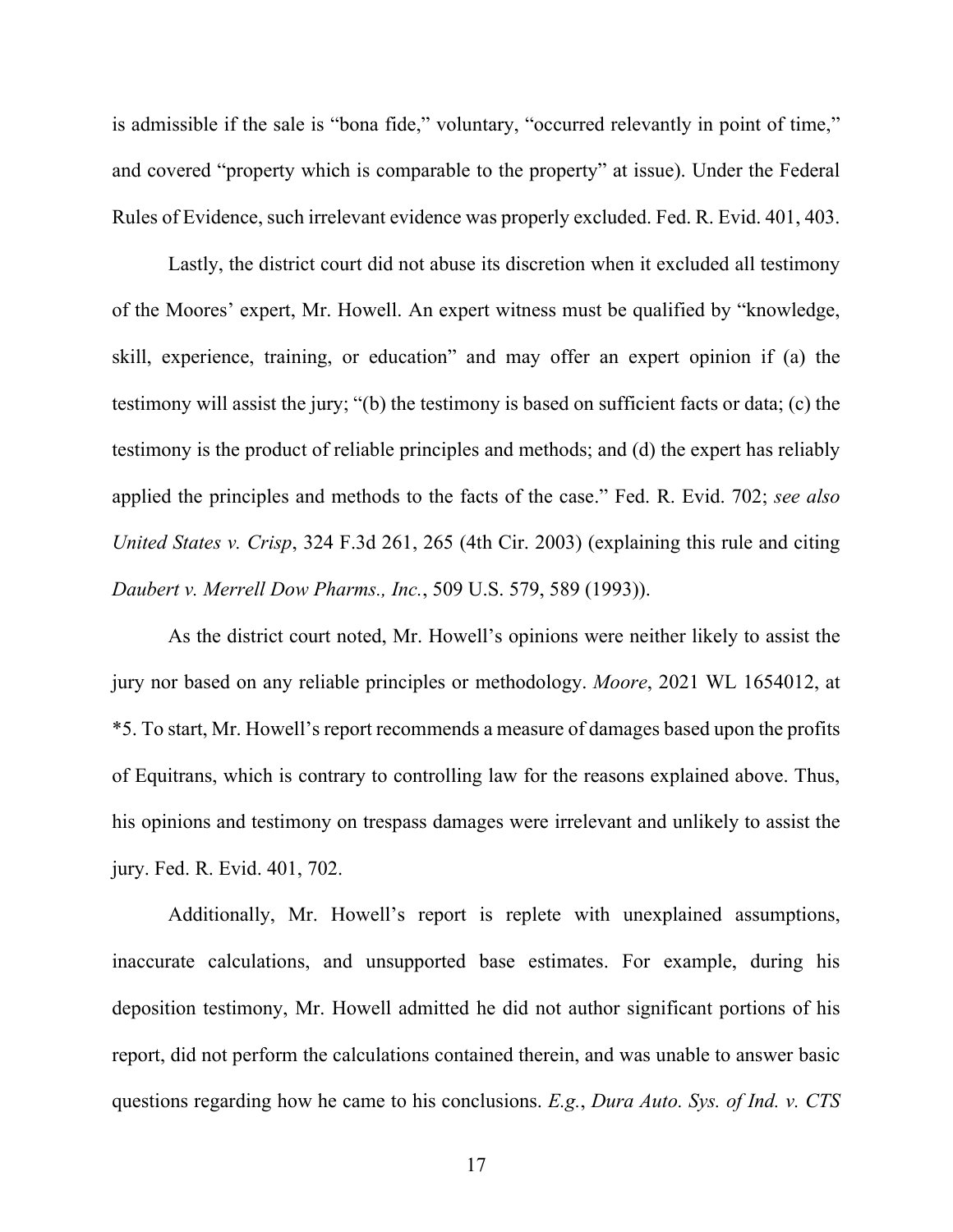*Corp.*, 285 F.3d 609, 612–13 (7th Cir. 2002) (explaining that while an "expert witness is permitted to use assistants in formulating his expert opinion," issues may arise where those "assistants aren't merely gofers or data gatherers but exercise professional judgment that is beyond the expert's ken"); *TK-7 Corp. v. Est. of Barbouti*, 993 F.2d 722, 732 (10th Cir. 1993) (finding an expert's "lack of familiarity with the methods and the reasons underlying [another expert's] projections" problematic since it "virtually precluded any assessment of the validity of the projections through cross-examination of [the testifying expert]"). Given the myriad problems reflected in Mr. Howell's opinions and reports, the district court was well within its discretion to exclude his testimony.

#### D.

Lastly, the Moores assert that without any summary judgment motions before it and without giving proper notice to the parties, the district court impermissibly found sua sponte that the Moores (1) waived any breach-of-contract damages and (2) failed to demonstrate proper trespass damages, thereby entitling them to only nominal damages. For the reasons discussed below, we find no reversible error regarding the exclusion of all evidence of contract damages but hold that the district court procedurally erred in granting summary judgment on the issue of trespass damages without affording the Moores proper notice and a chance to be heard.

#### 1.

Under Rule 56, "[a]fter giving notice and a reasonable time to respond, the court may: (1) grant summary judgment for a nonmovant; (2) grant [a summary judgment] motion on grounds not raised by a party; or (3) consider summary judgment on its own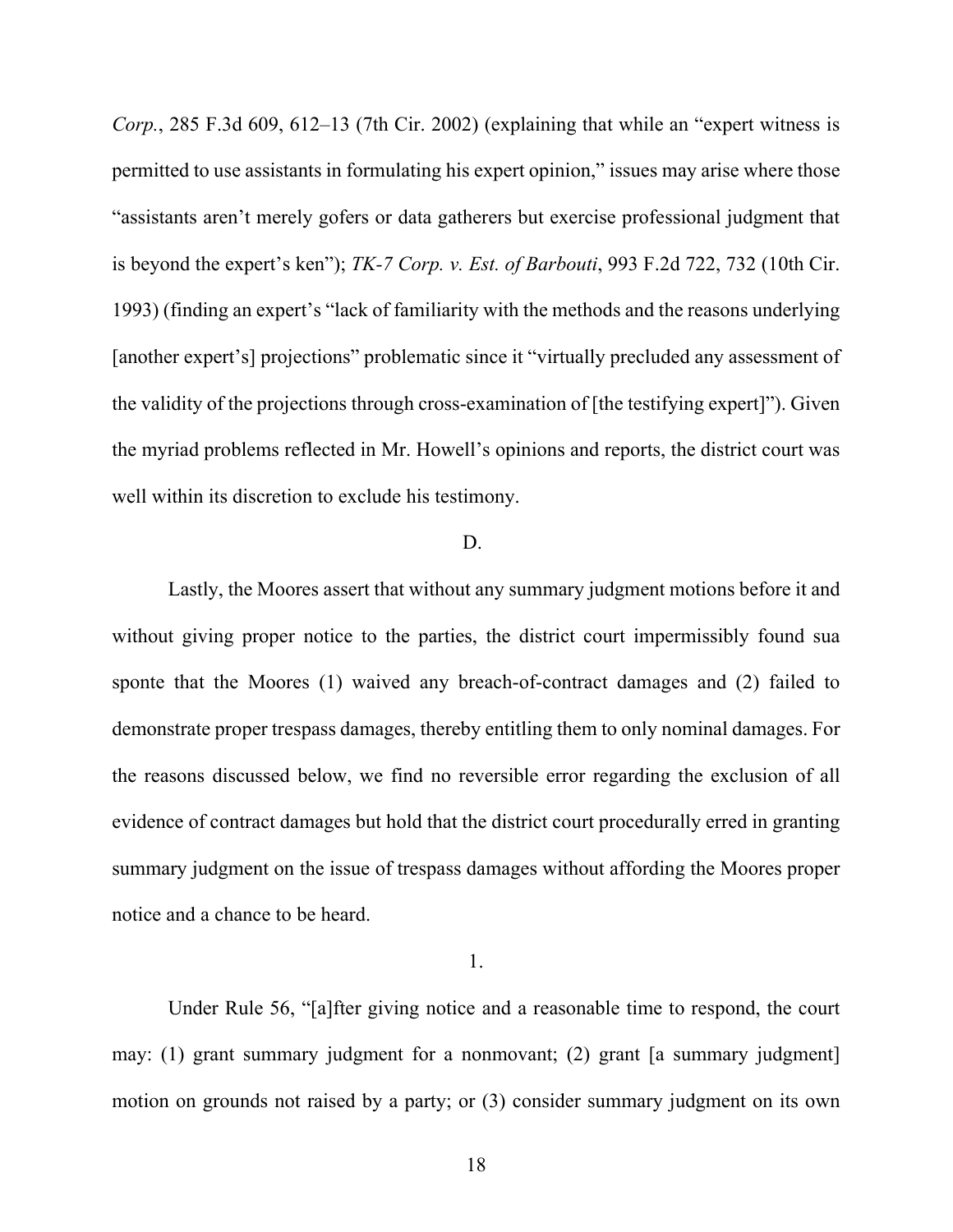after identifying for the parties material facts that may not be genuinely in dispute." Fed. R. Civ. P. 56(f). Thus, "district courts are widely acknowledged to possess the power to enter summary judgments *sua sponte*, so long as the losing party was on notice that she had to come forward with all of her evidence." *Celotex Corp. v. Catrett*, 477 U.S. 317, 326 (1986); *see also U.S. Dev. Corp. v. Peoples Fed. Sav. & Loan Ass'n*, 873 F.2d 731, 735 (4th Cir. 1989). While this notice "need not necessarily be a formal document," it "must be sufficient to provide the losing party with an adequate opportunity to demonstrate a genuine issue of material fact." *U.S. Dev. Corp.*, 873 F.2d at 735. Furthermore, "it must, in view of the procedural, legal, and factual complexities of the case, allow the party a reasonable opportunity to present all material pertinent to the claims under consideration." *Id.* These requirements ensure a litigant has a "full and fair opportunity to present its case." *aaiPharma Inc. v. Thompson*, 296 F.3d 227, 235 (4th Cir. 2002). And a district court may not short-circuit the notice and hearing process on the basis that the claim at issue lacks merit. *U.S. Dev. Corp.*, 873 F.2d at 736.

# 2.

With these principles in mind, we turn first to the question of whether the district court erred in granting summary judgment on the contract damages claim after barring all evidence of such damages. We conclude that the court did err, but that remand on this basis is unwarranted.

At the time the district court entered its judgment, no summary judgment motions were pending. Instead, the court had before it only a motion for reconsideration and various evidentiary motions—including the parties' opposing motions in limine. *See Moore*, 2021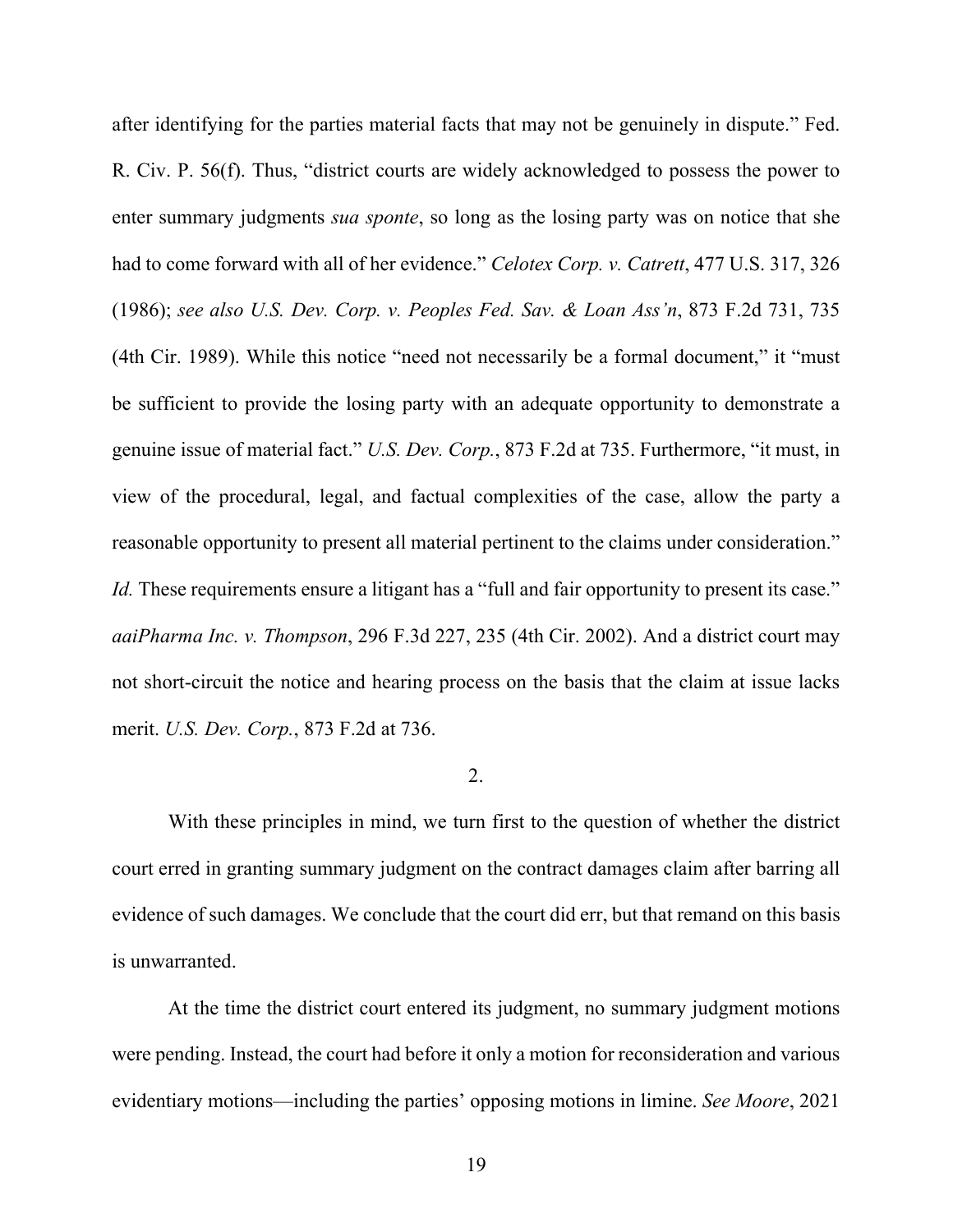WL 1654012, at \*1 (listing pending motions). Equitrans's relevant motion in limine sought to prevent the Moores from offering any evidence of alleged damages for breach of contract on the grounds that they had failed to submit evidence of such damages prior to trial. *See*  Fed. R. Civ. P.  $37(c)(1)$  ("If a party fails to provide information . . . as required by Rule  $26(a)$  or (e), the party is not allowed to use that information . . . to supply evidence on a motion, at a hearing, or at a trial, unless the failure was substantially justified or is harmless."); Fed. R. Civ. P. 26(a)(1)(A)(iii) (requiring disclosure of "a computation of each category of damages claimed by the disclosing party," as well as the related evidence). In response, the Moores asserted that they had (1) identified Mr. Howell as an expert to testify on system downtime damages, (2) proposed a jury instruction on opportunistic breach, and (3) identified annoyance and inconvenience damages.

The district court, however, did not rule on the basis raised by Equitrans in its motion in limine. Instead, it sua sponte excluded any evidence of contract damages on waiver grounds not espoused by either party at that time and twice rejected by the court just months before. [8](#page-19-0) *Compare* J.A. 870 (September 2020 order determining that initially pled claims for breach of contract and trespass damages were still viable, and not waived), *and* J.A. 889–90 (October 2020 order denying Equitrans's motion to alter or amend the previous order), *with Moore*, 2021 WL 1654012, at \*1–2 (January 2021 order concluding

<span id="page-19-0"></span><sup>&</sup>lt;sup>8</sup> Certainly, district courts "retain<sup>[]</sup> [some] discretion to revise [interlocutory] order[s] 'at any time before the entry of a judgment adjudicating all the claims.'" *Carlson v. Bos. Sci. Corp.*, 856 F.3d 320, 325 (4th Cir. 2017) (quoting Fed. R. Civ. P. 54(b)). However, here, the court's unexpected change of heart contributed to the lack of notice to the parties that the court was contemplating entering judgment based on this theory.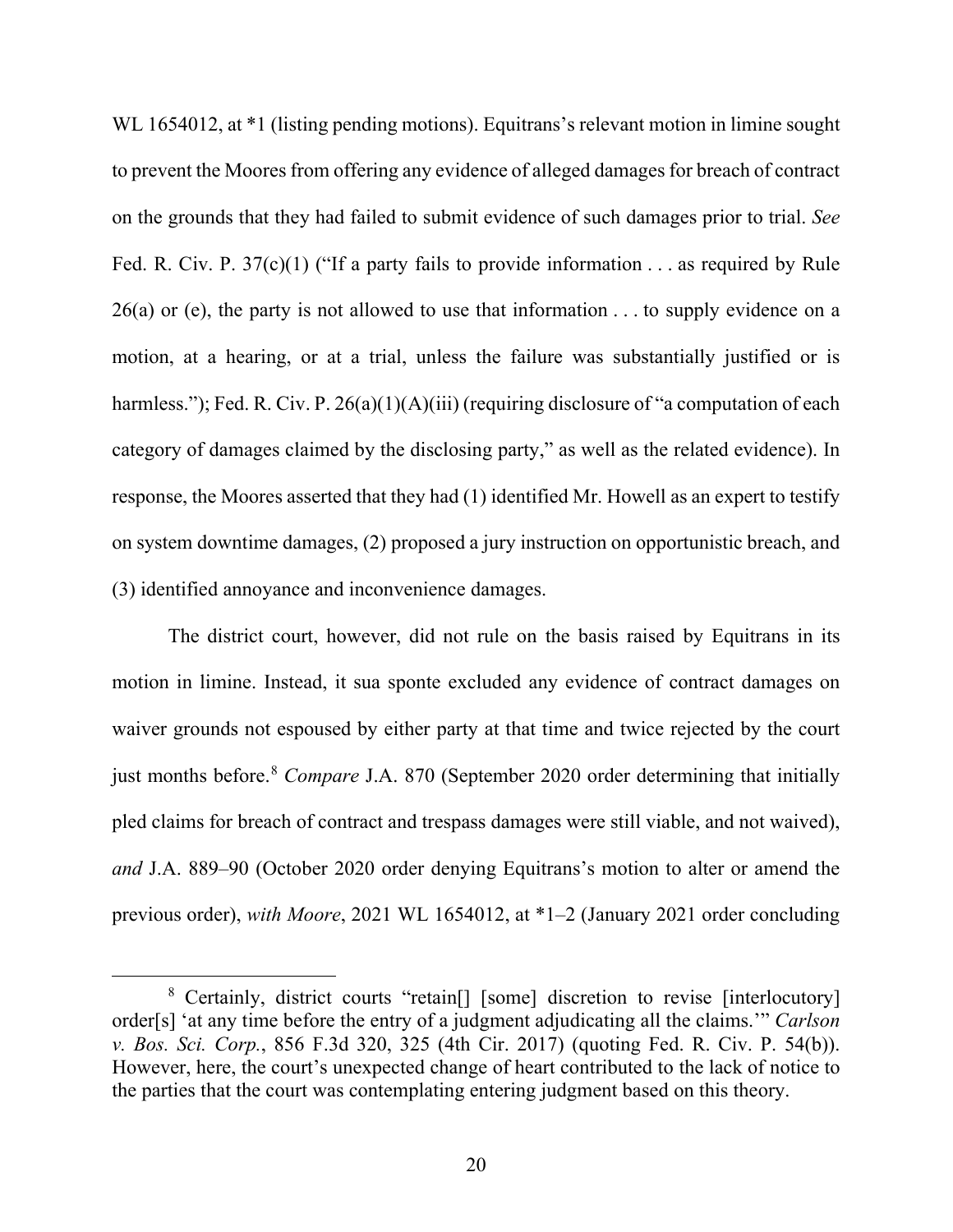that the Moores "clearly waived" damages for breach of contract). As neither party had notice or an opportunity to respond to this alternative theory, the district court's ruling on waiver grounds was error.<sup>[9](#page-20-0)</sup> However, based on the specific facts of this case, we do not believe this procedural error warrants reversal.

That's because we may affirm, and do so here, on the grounds contained within the subject motion, namely that the Moores failed to adequately disclose any admissible contract damages before trial. *Scott v. United States*, 328 F.3d 132, 137 (4th Cir. 2003) ("We are, of course, entitled to affirm on any ground appearing in the record, including theories not relied upon or rejected by the district court."). Unlike with the waiver theory relied on by the district court, the Moores had adequate notice and opportunity to respond to this failure-to-disclose theory of exclusion. *Cf. Forrest v. Parry*, 930 F.3d 93, 111 (3d Cir. 2019) (stating that a motion in limine may "result[] in a *sua sponte* grant of summary judgment . . . by way of the court having eliminated the evidentiary basis for a claim").

Illustrative here is our ruling in *Liobmedia, LLC v. Dataflow/Alaska, Inc.*, 349 F. App'x 843 (4th Cir. 2009) (unpublished but orally argued). In *Liobmedia*, this Court

<span id="page-20-0"></span><sup>9</sup> *See U.S. Dev. Corp.*, 873 F.2d at 735; 10A Charles Alan Wright & Arthur R. Miller, *Federal Practice and Procedure* § 2720.1 (4th ed. 2016 & Supp. 2021) ("[I]f the court determines to enter summary judgment on a ground not presented or argued by the parties, the failure to give the losing party an opportunity to defend against that ground provides a ground for reversal."); *cf. Brobst v. Columbus Servs. Int'l*, 761 F.2d 148, 154 (3d Cir. 1985) (refusing to uphold a district court's grant of a motion in limine, explaining that by granting the motion based on grounds other than those in the motion, "the district court effectively precluded [the] plaintiffs from marshalling the record evidence that it had already accumulated on th[e] issue" and thus ran afoul of applicable procedural protections).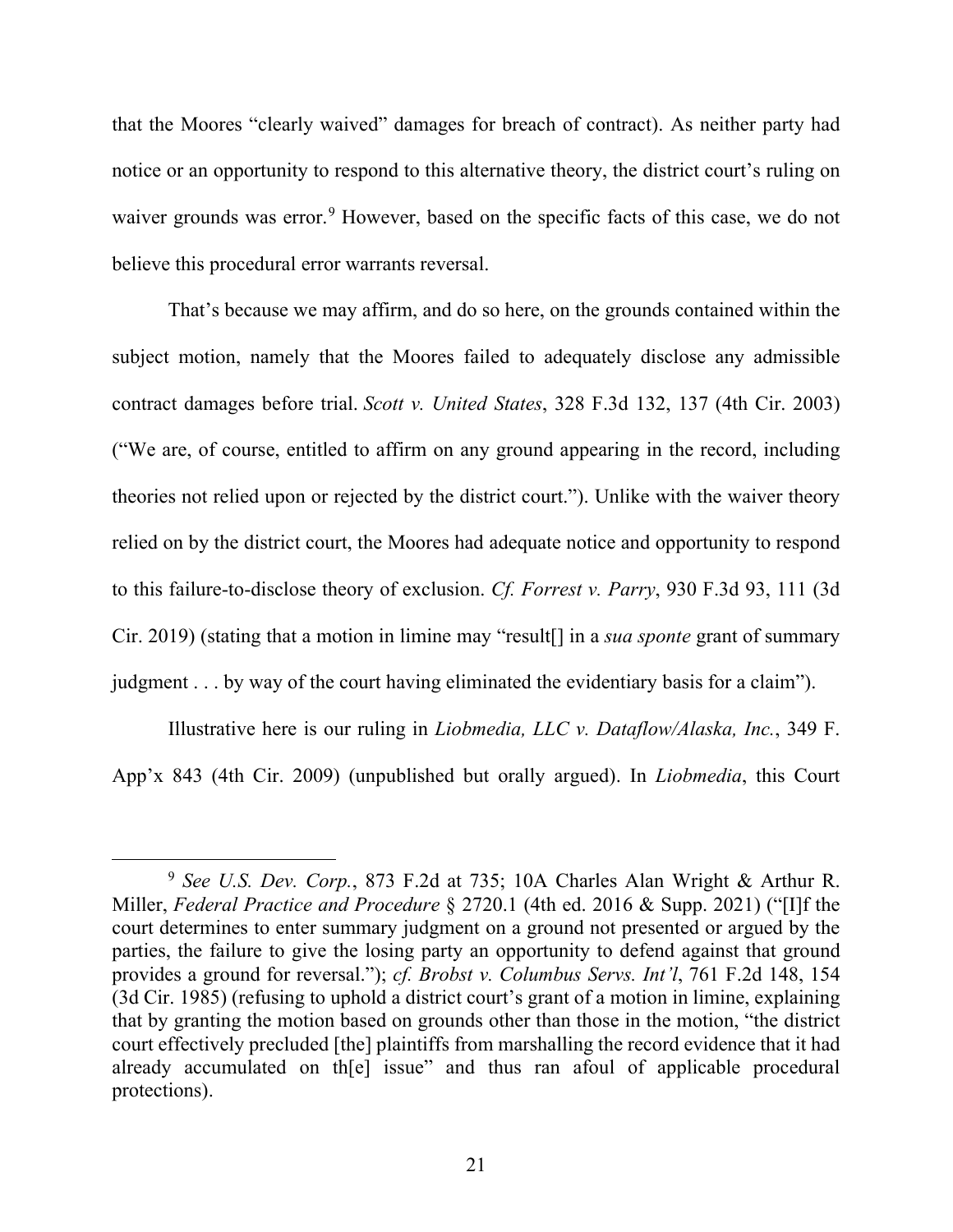affirmed the district court's sua sponte grant of summary judgment to the defendant on a breach-of-contract claim. *Id.* at 844. The district court entered judgment based on the defendant's motion in limine to limit contract damages and the plaintiff's opposition. *Id.* at 844–45. Because "damages is an essential element of a breach of contract claim," we reasoned that "once [the plaintiff] was served with [the defendant's] motion to limit damages, [the plaintiff] knew or should have known that the motion sought to bar [the plaintiff's] recovery of all damages as the motion sought to limit recovery to 'an amount not to exceed one dollar.'" *Id.* at 844. Thus, we held that the contents of the defendant's motion in limine and the opportunity for the plaintiff to file an opposition satisfied the notice-and-opportunity requirements. *Id.* at 844–45.

So too here. Equitrans's motion in limine sought to preclude all evidence of breachof-contract damages on the grounds that the Moores failed to disclose any such damages in their discovery responses. Therefore, the Moores knew or should have known that the motion intended to prevent any claim for damages resulting from a breach of the right-ofway agreement and that they needed to marshal all their evidence related to contract damages. *See id.* at 844. The Moores were also afforded a reasonable opportunity to be heard on the issue, and indeed, took that opportunity by filing an opposition brief putting forth their claimed damages.<sup>[10](#page-21-0)</sup>

<span id="page-21-0"></span><sup>&</sup>lt;sup>10</sup> Prior versions of Federal Rule of Civil Procedure 56 required at least ten days' notice. *See, e.g.*, *Celotex Corp.*, 477 U.S. at 322 n.4; *U.S. Dev. Corp.*, 873 F.2d at 735. However, Rule 56 has since been amended to remove the specific 10-day language, and now requires only that the parties have a "reasonable time to respond." Fed. R. Civ. P. 56(f). The local rules of the Northern District of West Virginia provide twenty-one days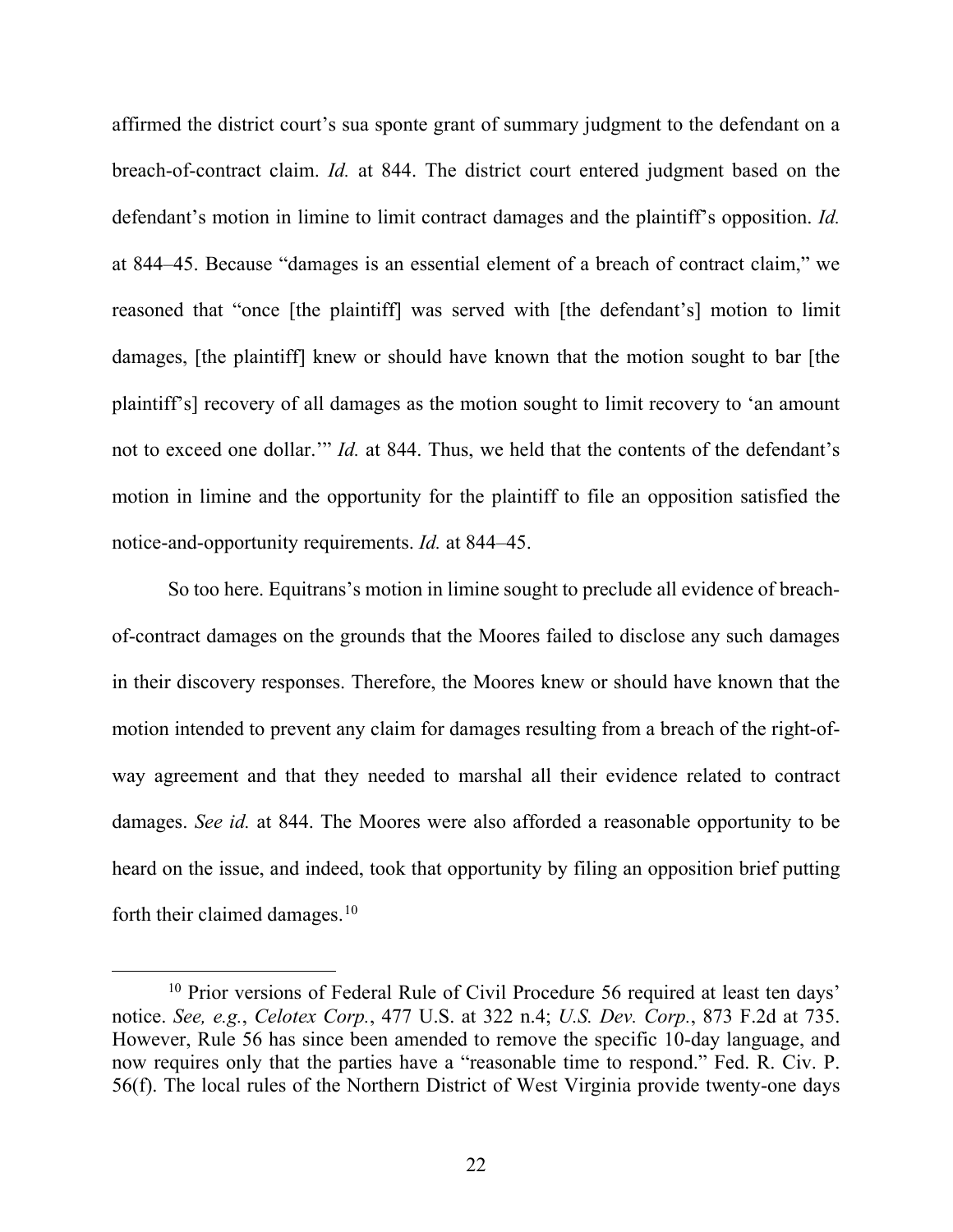But despite having notice and opportunity to present their case, the Moores failed to point to admissible evidence of contract damages identified in discovery. In briefing before this Court, the Moores do not assert any inconvenience or annoyance damages stemming from the breach of the right-of-way agreement. While the Moores point to the testimony of Mr. Howell to show damages, his opinions were properly excluded by the district court and thus cannot be relied upon to prove contract damages. *Moore*, 2021 WL 1654012, at \*5; *see* Reply Br. at 13–14 (relying on Mr. Howell's testimony concerning system downtime damages to support a theory of opportunistic breach). Lastly, at oral argument, the Moores' counsel admitted that there was no evidence of harm or compensatory damages resulting from breach of the right-of-way. Oral Arg. at 8:20–52, https://www.ca4.uscourts.gov/OAarchive/mp3/21-1134-20211027.mp3. As the Moores failed to identify any other contract damages in discovery and expressly disavowed compensatory damages, any attempt to introduce new and yet undisclosed contract damages evidence at trial would undoubtably harm Equitrans. *See S. States Rack & Fixture, Inc. v. Sherwin-Williams Co.*, 318 F.3d 592, 597 (4th Cir. 2003). [11](#page-22-0)

for a response to a summary judgment motion and up to fourteen days for other motions; however, here the Moores only had seven days to respond. *See* N.D.W. Va. L.R. Civ. P. 7.02(b)(1); J.A. 880. Given that the Moores actually responded to the motion, we conclude that seven days was sufficient to provide them a reasonable opportunity to be heard.

<span id="page-22-0"></span> $11$  Typically, to determine whether non-disclosed evidence should be excluded, this Court considers five factors: "(1) the surprise to the party against whom the evidence would be offered; (2) the ability of that party to cure the surprise; (3) the extent to which allowing the evidence would disrupt the trial; (4) the importance of the evidence; and (5) the nondisclosing party's explanation for its failure to disclose the evidence." *S. States Rack & Fixture*, 318 F.3d at 597.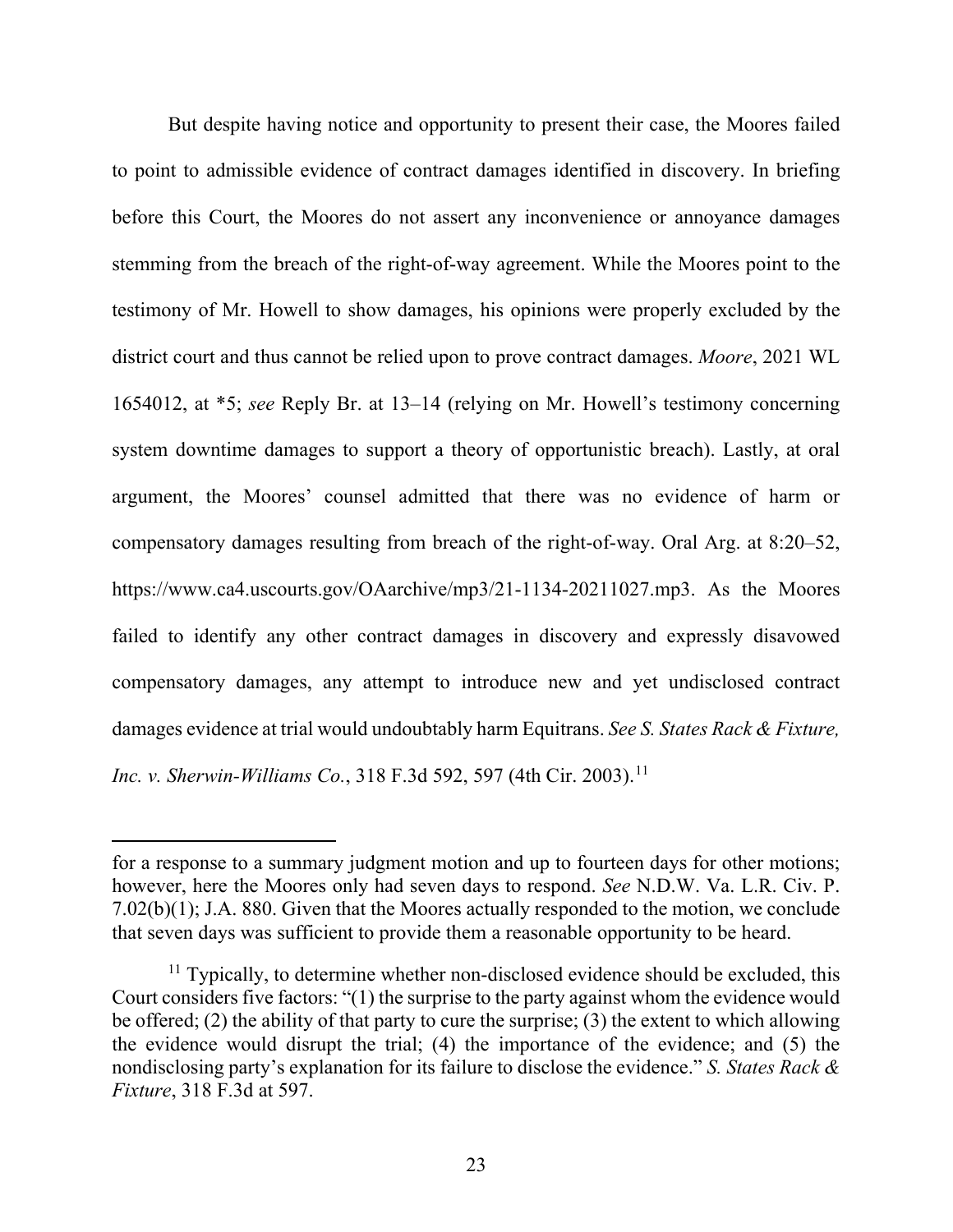Given the late stage of the case and the Moores' failure to identify any admissible contract damages despite having notice and an opportunity to do so, we affirm the exclusion of all evidence of contract damages and affirm summary judgment on that issue.

3.

By contrast, we hold that the district court procedurally erred by granting summary judgment on trespass damages without providing the Moores proper notice or an opportunity to be heard. While Equitrans's motions sought to exclude large swaths of the Moores' evidence of trespass damages, Equitrans did not clearly seek to exclude *all*  evidence of trespass damages nor to limit recovery of trespass damages to only a nominal amount. *See Liobmedia*, 349 F. App'x at 844–45; *cf. Penley v. McDowell Cnty. Bd. of Educ.*, 876 F.3d 646, 661 (4th Cir. 2017) (finding sua sponte judgment proper even though the prevailing party did not directly challenge or present any argument or authority on a disputed claim in his motion for summary judgment because he moved for summary judgment on "all claims against him," thus putting the opposing party on notice).

Consequently, the Moores lacked any notice that they needed "to come forward with *all* . . . evidence" of their purported trespass damages or face an adverse judgment. *Celotex Corp.*, 477 U.S. at 326 (emphasis added). Indeed, the Moores contend that they possess additional evidence relevant to trespass damages that was not directly challenged in Equitrans's motions, including the testimony of Equitrans's own experts. Given the limited nature of Equitrans's motions, and the corresponding lack of notice, the district court procedurally erred by sua sponte finding there to be no "proper evidence on the rental value of the [Moores'] property" and limiting them to an award of "nominal damages only."